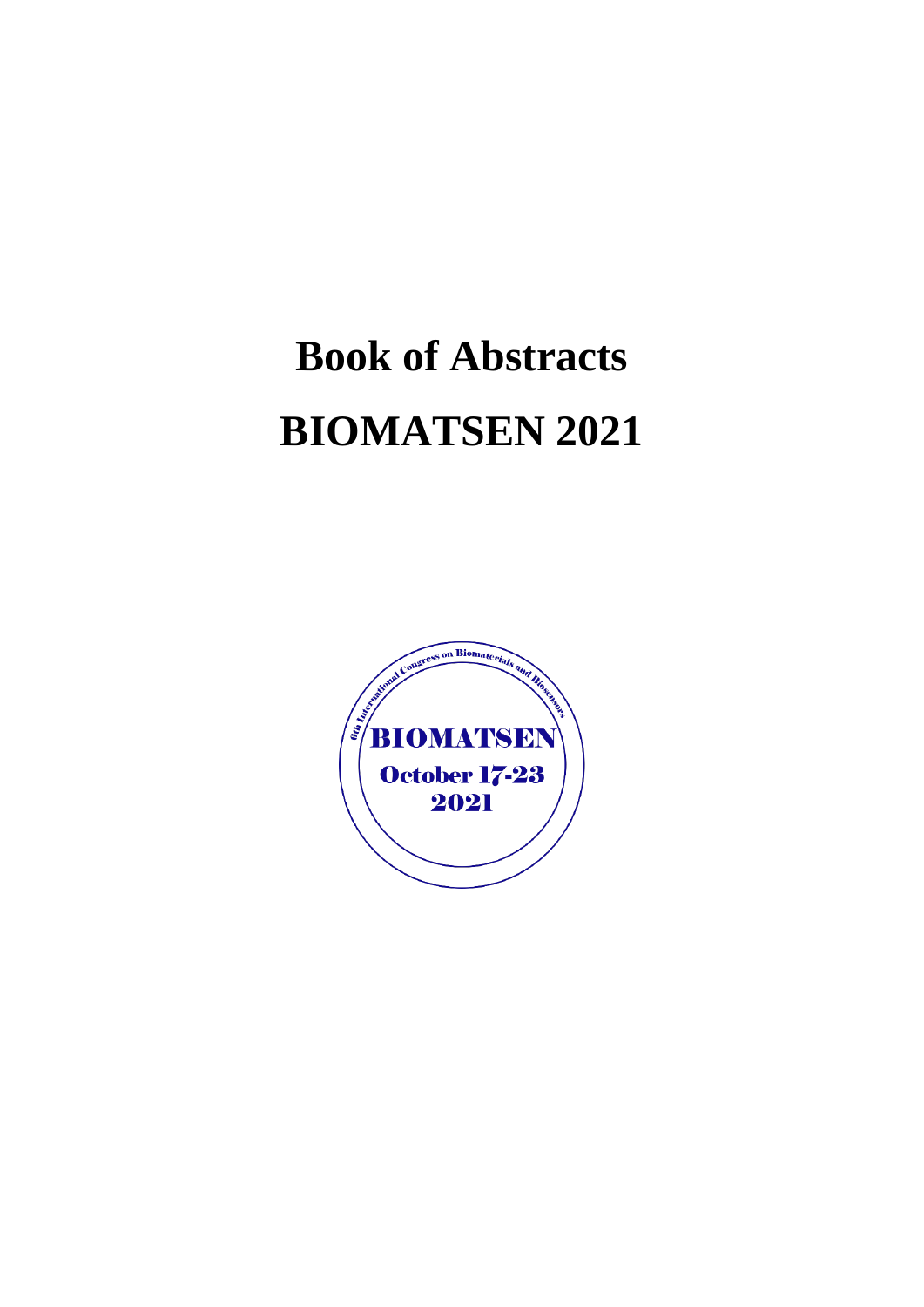## **Disclaimer**

This book contains abstracts approved by the Congress Review Committee. Authors are responsible for the content and accuracy.

Opinions expressed may not necessarily reflect the position of the international scientific council of BIOMATSEN 2021.

# **Editorial Board**

Ahmet Yavuz Oral Banu Oral Seda Kol Onur Alp Aksan Vala Can Aşkan Sayit Özbey Bahar Şölen Akdemir Fatmanur Kocaman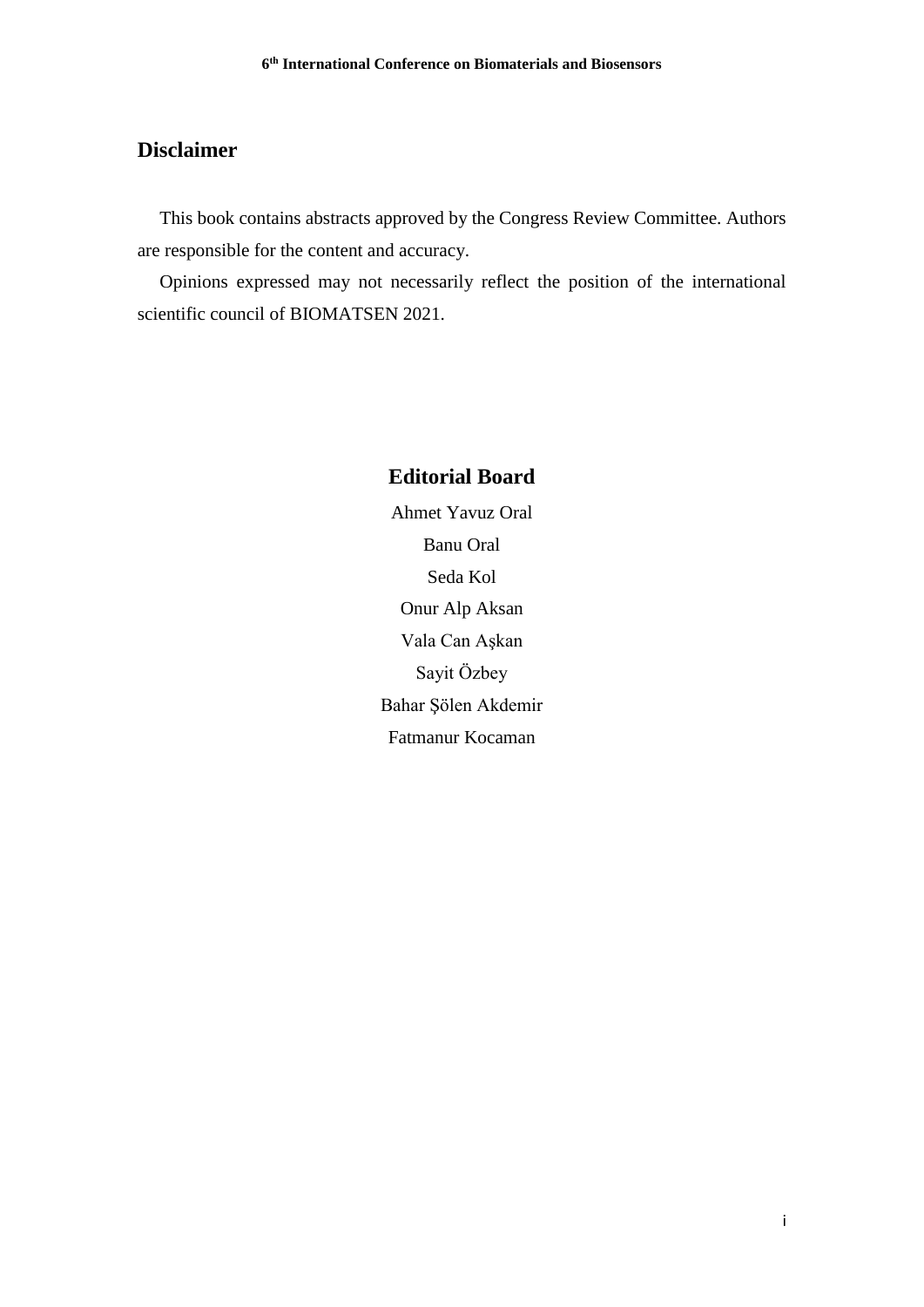# **6 th International Conference on Biomaterials and Biosensors (BIOMATSEN 2021)**

**October 17-23, 2021**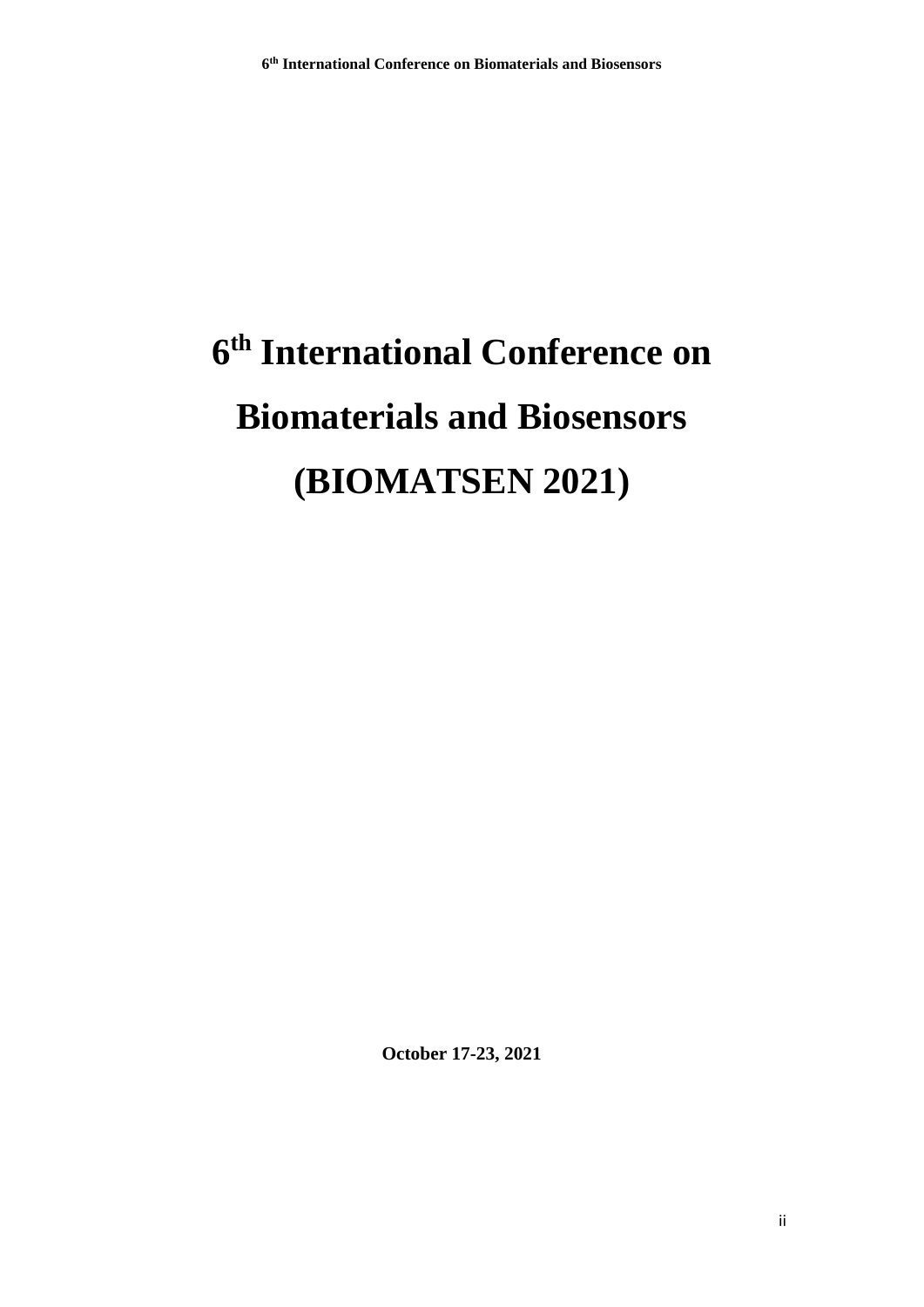# **Invited Speakers**

| Adina Arvinte           | Institute of Macromolecular Chemistry, Iasi,     |
|-------------------------|--------------------------------------------------|
|                         | Romania                                          |
| Agata Krywko-Cendrowska | University of Basel, Switzerland                 |
| George R. Ivanov        | University of Architecture, Civil Engineering    |
|                         | and Geodesy, Bulgaria                            |
| Marek Godlewski         | Institute of Physics Polish Academy of Sciences, |
|                         | Poland                                           |
| Vladimir Popok          | Aalborg University, Denmark                      |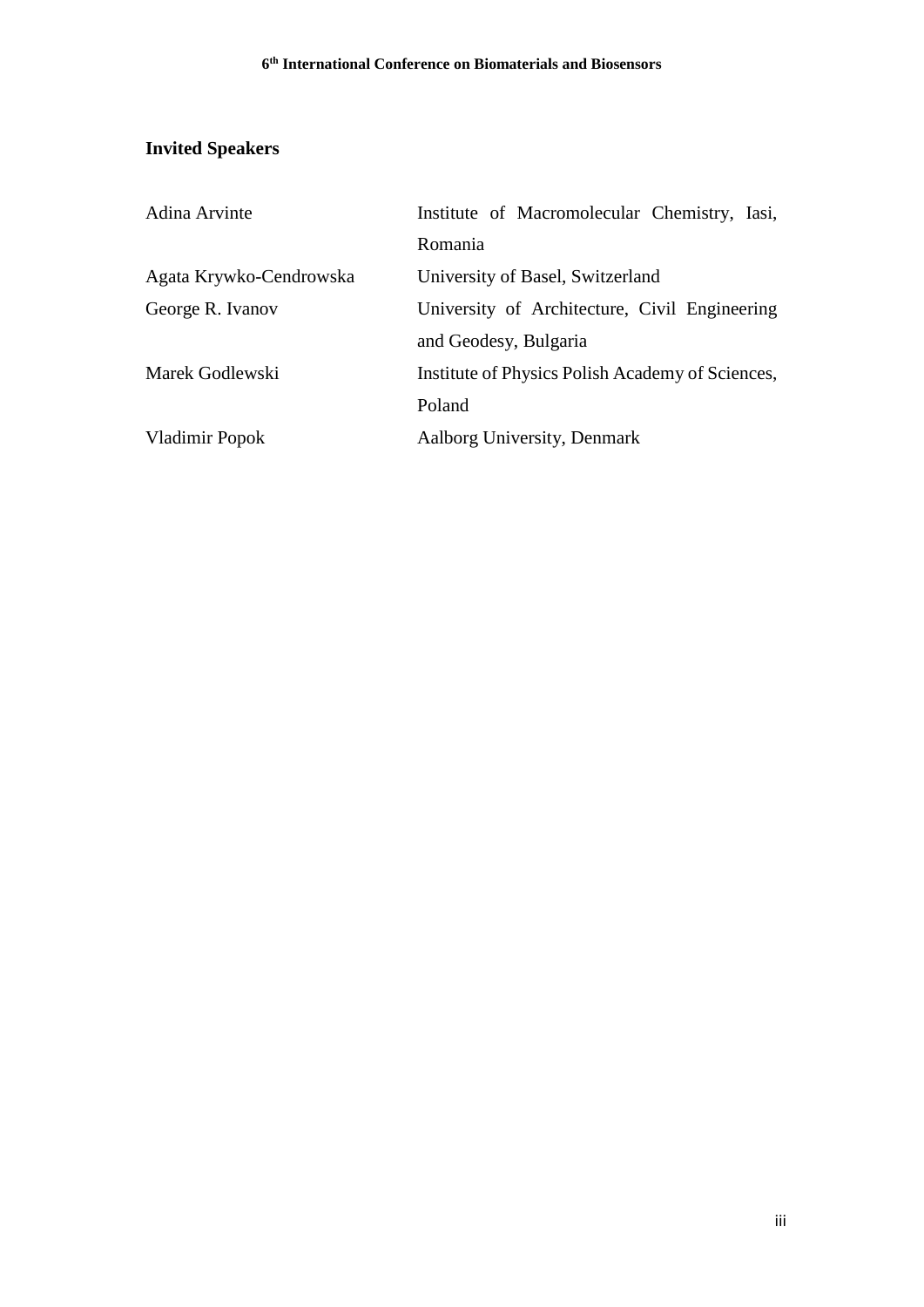**Chair**

Banu Oral Gebze Technical University, Turkey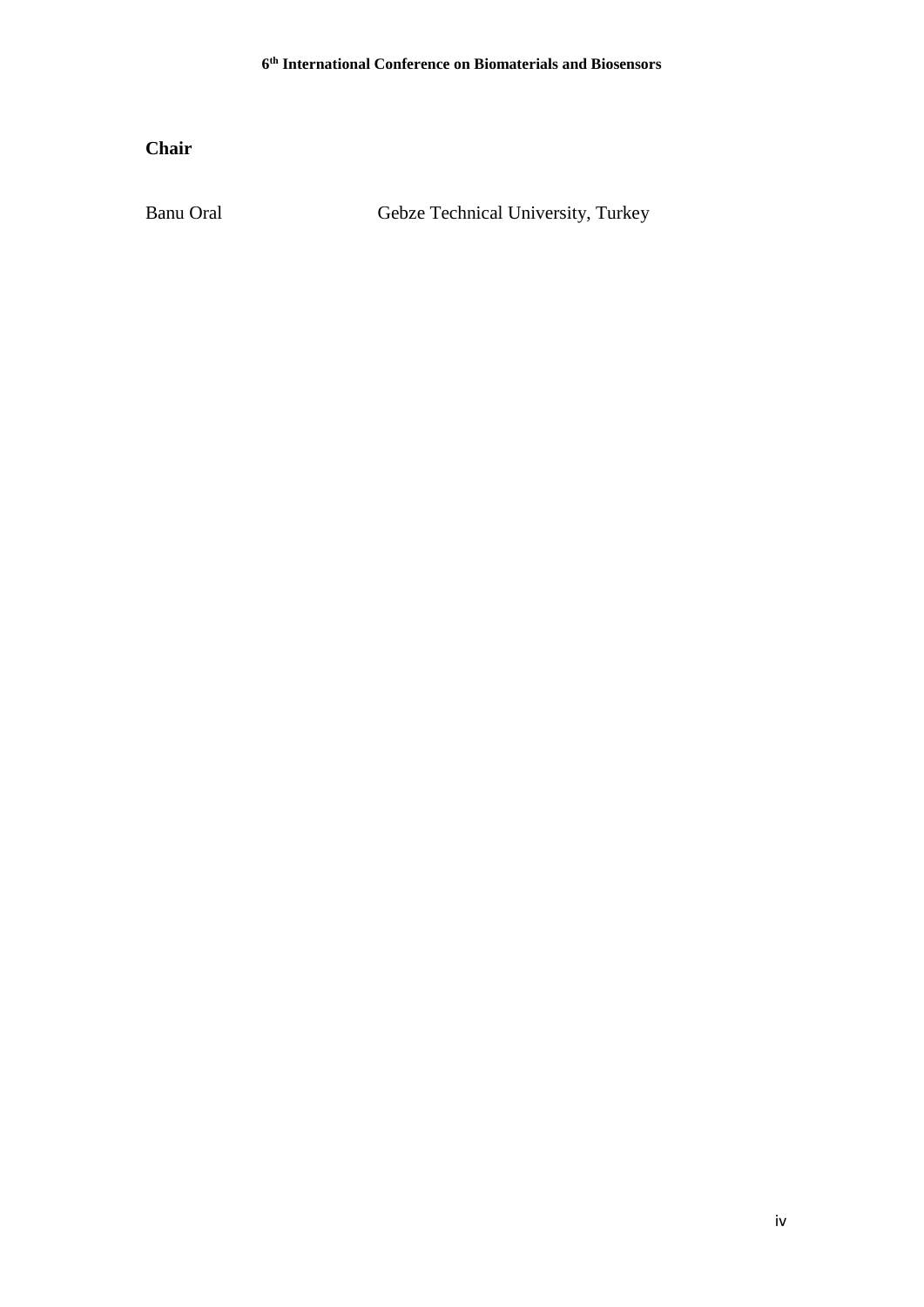# **Scientific Commitee**

| Akheel Ahmed Syed         | University of Mysore, India                       |
|---------------------------|---------------------------------------------------|
| Alexander Gerasimenko     | National Research University of Electronic        |
|                           | Technology, Russia                                |
| <b>Alexander Spirov</b>   | State University of New York at Stony Brook, USA  |
| Ana Luisa Muñoz Ramirez   | Universidad Antonio Nariño, Colombia              |
| Dimitry Gryadunov         | Russian Academy of Sciences, Russia               |
| George A. Stanciu         | University "Politehnica" of Bucharest, Romania    |
| Hua Li                    | Nanyang Technological University, Singapore       |
| Jacques Desbrieres        | UPPA/CNRS, France                                 |
| <b>Jamal Zweit</b>        | Virginia Commonwealth University, USA             |
| Muhammad Asadullah Madni  | The Islamia University of Bahawalpur, Pakistan    |
| Paweł Ł. Sajkiewicz       | Institute of Fundamental Technological Research,  |
|                           | Polish Academy of Sciences, Poland                |
| Rada Pjanovic             | University of Belgrade, Serbia                    |
| Roberto Olayo             | Metropolitan Autonomous University, Mexico        |
| Sandra Loera-Serna        | Metropolitan Autonomous University, Mexico        |
| Snezana Ilic-Stojanovic   | University of Nis, Republic of Serbia             |
| Subrayal M. Reddy         | University of Central Lancashire, UK              |
| Todorka Gancheva Vladkova | Chemical<br>University<br>Technology<br>of<br>and |
|                           | Metallurgy (UCTM), Bulgaria                       |
| Tukayi Kudanga            | Durban University of Technology, South Africa     |
| Unathi Sidwaba            | University of South Africa, South Africa          |
| <b>Valentin Mateev</b>    | Technical University of Sofia, Bulgaria           |
| Vasa Radonic              | University of Novi Sad, Serbia                    |
| Vladimir Popok            | Aalborg University, Denmark                       |
| Yan Li                    | Sun Yat-sen University, China                     |

v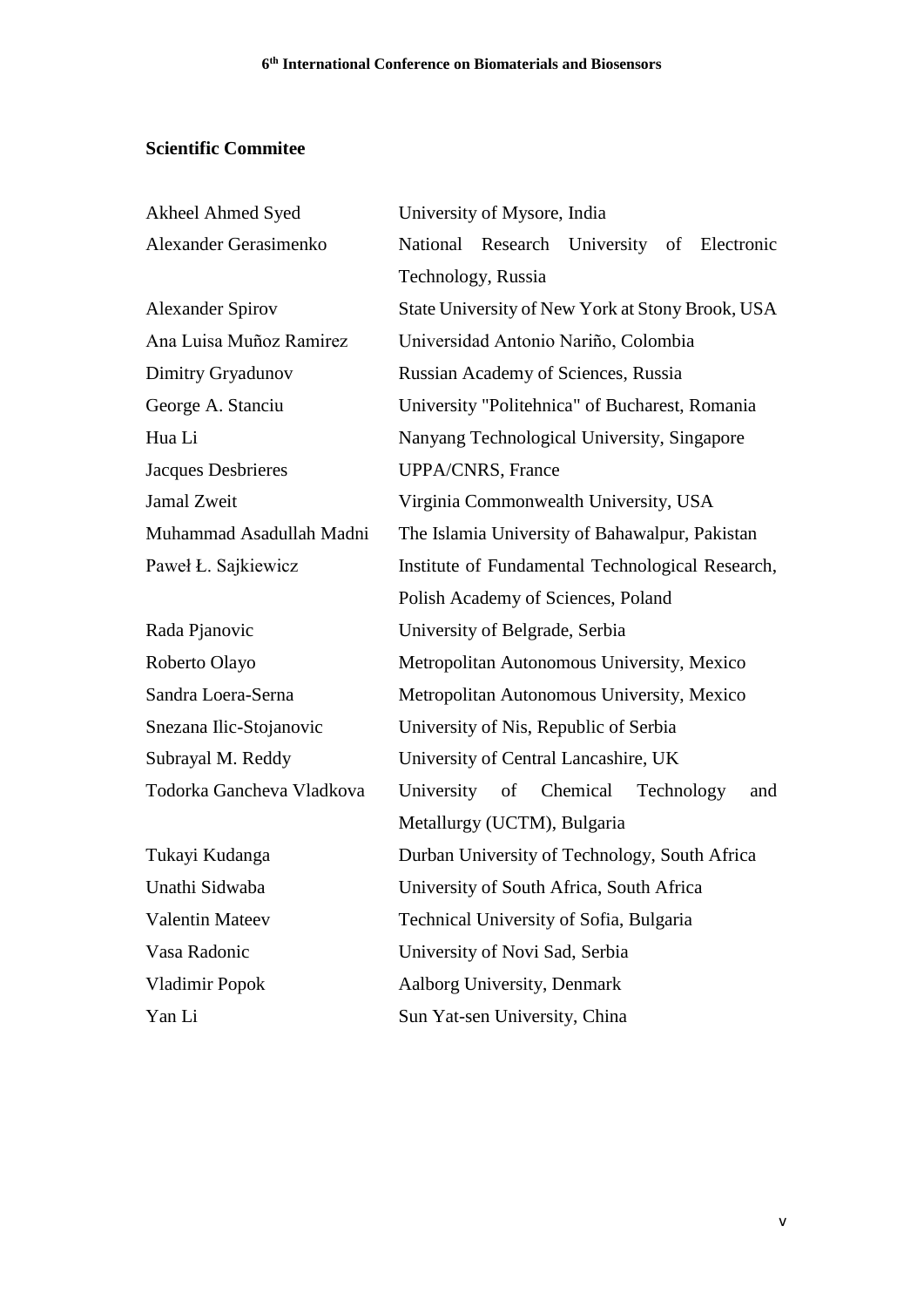# **Organizing Commitee**

| A. Yavuz Oral        | Gebze Technical University, Turkey |
|----------------------|------------------------------------|
| <b>Banu Oral</b>     | Gebze Technical University, Turkey |
| Ersin Kayahan        | Kocaeli University, Turkey         |
| M. Alper Sahiner     | Seton Hall University, USA         |
| Serap Şentürk Dalgıç | Trakya University, Turkey          |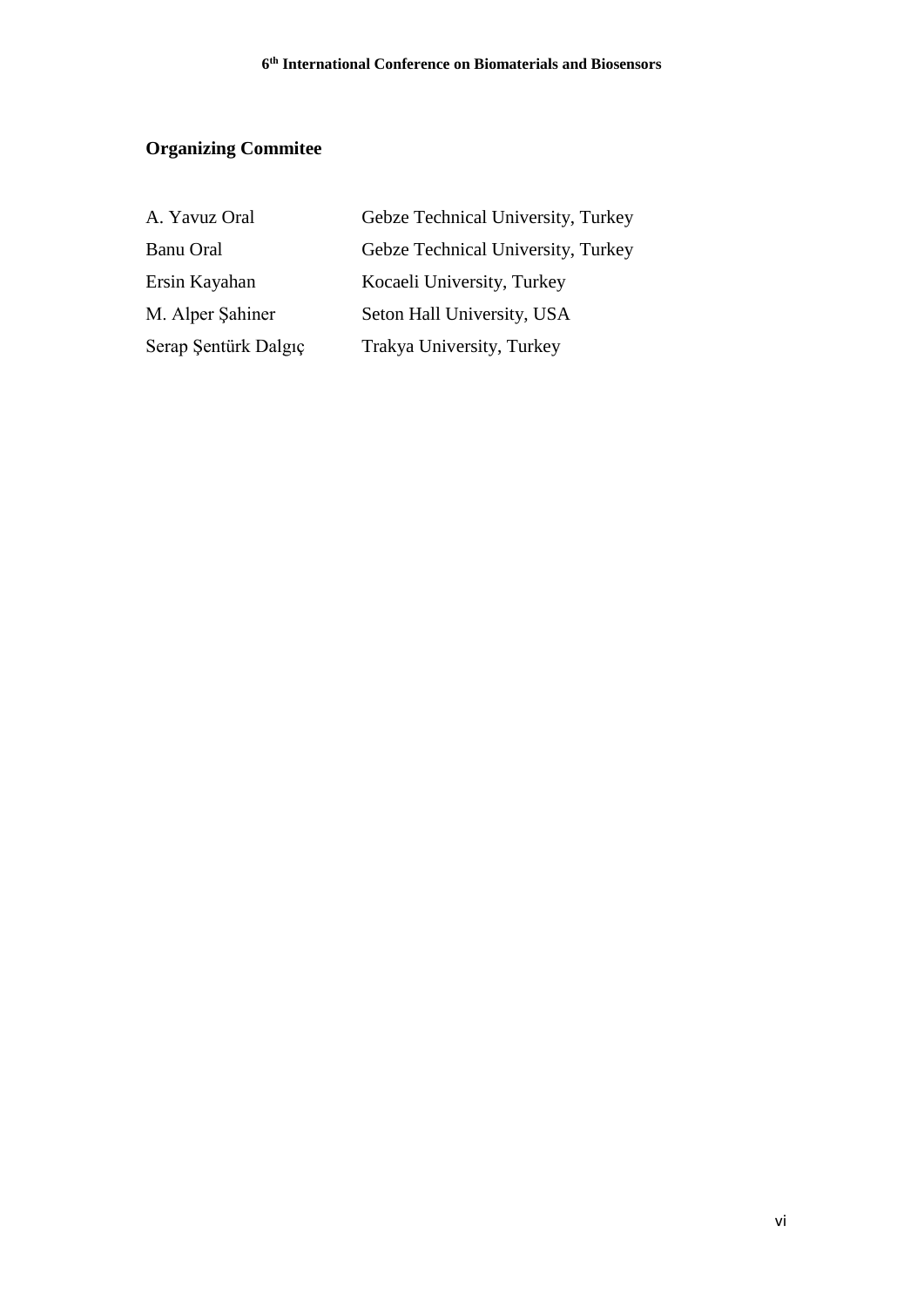## **INVITED SPEAKERS**

#### **Id-334**

#### **Thin Films of Oxides Grown by ALD – New Bio and Medical Applications**

M. GODLEWSKI1 $^{\text{t}}$ , A. SEWERYN', R. PIETRUSZKA', B. S. WITKOWSKI', A. SŁOŃSKA-ZIELONKA $^{\text{2}},$ J. CYMERYS-BULENDA<sup>2</sup> , MİCHAL GODLEWSKI<sup>2</sup>

Institute of Physics, Polish Academy of Sciences, Poland Department of Physiological Sciences, Faculty of Veterinary Medicine, WULS – SGGW, Poland Corresponding author: godlew@ifpan.edu.pl

**Abstract:** Technology of Atomic Layer Deposition (ALD) was applied for deposition of thin films of selected wide band gap oxides on different substrates, including the temperature-sensitive one. Thin films deposited by the ALD show several encouraging properties. The films are very dense, are pin holes free, and the ALD method allows control of their electrical and optical parameters. Despite of slow growth rates, several practical applications of the ALD-grown films are demonstrated. For example, ALD-grown ZnO and doped ZnO films are intensively studied for applications in photovoltaics, as transparent electrodes, in transparent electronics, and in optics. For the latter application nanolaminar structures of oxides deposited by the ALD are very promising materials. Other applications include dielectrics such as Al2O3, HfO2, ZrO2, TiO2 as anti-reflection layers, passivation layers of back contacts in silicon-based solar cells, and socalled gate oxides. Some examples of such applications will first be given.Surprisingly, our recent investigations suggest a new extremely important areas of applications of the same (as mentioned above) wide band gap oxides. These oxides show effective anti-bacterial (antimicrobal) activity against so-called "hospital bacterial strains". Their use will allow to replace widely used (in fact too widely) antibiotics. Importantly of this new application, oxide films can be deposited at low temperature, allowing coating of range of materials used in clinics, including temperature sensitive ones. A new application (coating of implants) will be also demonstrated. Acknowledgments: The present research was partly supported by the NCBR National Centre for Research and Development) project TECHMATSTRATEG1/347012/NCBR/2017. **Keywords:** Oxides, Thin films, Bio Applications.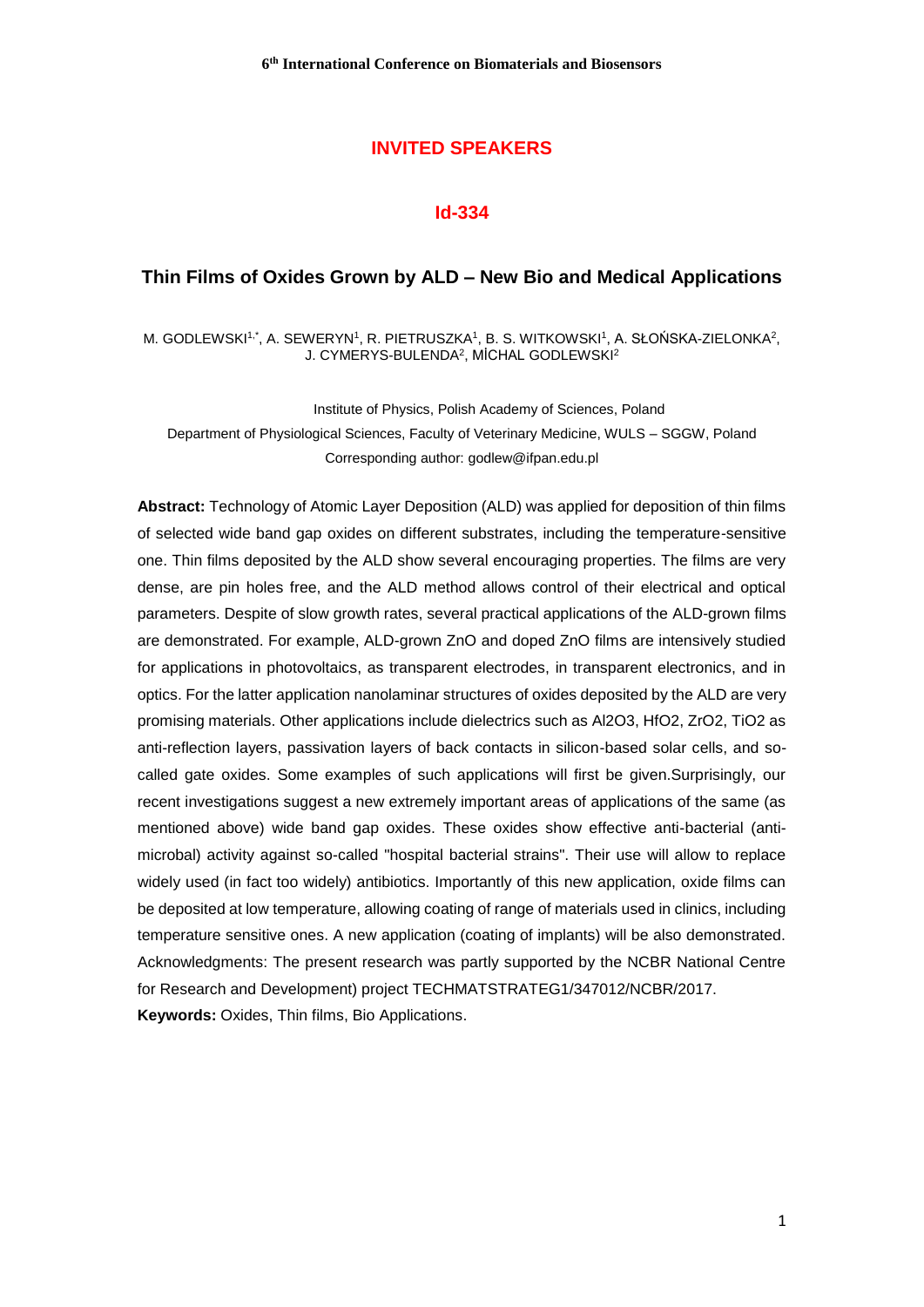## **INVITED SPEAKERS**

#### **Id-374**

# **Matrices of Gas Aggregated Metal Nanoparticles for Enhancement of SALDI MS**

F. ZAMBONI<sup>1</sup>, A. MAKAREVICIUTE<sup>1</sup>, A. BEDNARIK<sup>2</sup>, J. PREISLER<sup>2</sup>, V. PRYSIAZHNYI<sup>2</sup>, V.N. POPOK1,\*

<sup>1</sup>Department of Materials and Production, Aalborg University, 9220 Aalborg, Denmark <sup>2</sup>Faculty of Science, Masaryk University, 62500 Brno, Czech Republic Corresponding author: vp@mp.aau.dk

**Abstract:** Matrices of nanoparticles (NPs) deposited on surfaces are often used for the enhancement of sensing and detection. One of the examples is surface enhanced Raman spectroscopy (SERS), where strong local electric fields generated by metal NPs exhibiting localized surface plasmon resonance (LSPR) on interaction with laser light leads to a tremendous increase of detection efficiency. Another field of application is matrix assisted laser desorption ionization (MALDI) mass spectrometry (MS). When NPs deposited on the surface are utilized as matrices, the technique is called surface-assisted LDI, i.e. SALDI. This method is very widely used for the analysis of biomaterials because of its ability to provide desorption and ionization of high-mass thermally labile molecules. However, the mechanisms of detection enhancement provided by NPs are poorly studied, in particular, how heat is absorbed by NPs and then transferred to the analyte originating desorption, how the ionization undergoes and what is the role of metal ions. It is argued in recent publications that LSPR can play an important role in thermal ionization. In this work, NPs of copper and silver were produced by gas phase aggregation method in vacuum magnetron sputtering cluster apparatus called MaSCA. Advantages of the setup are in the formation of very pure monocrystalline NPs, the ability of size selection and good control of NP surface coverage. The deposited NPs were studied by atomic force microscopy to evaluate particle sizes and surface coverage as well as to investigate the effects of laser irradiation on the NP shapes and distribution. Matrices of metal NPs were tested in the detection of riboflavin molecules as well as of phospholipids, fatty acids and other species composing pig brain and beeswax homogenates. 3<sup>rd</sup> harmonic of Nd:YAG laser at 355 nm and mass spectrometers from ThermoFisher Scientific and Bruker Daltonics were utilized. Nano-PALDI MS measurements were carried out for different particle sizes and laser energies as well as for both positively and negatively charged ions. The studies revealed higher enhancement of mass spectra for the case of silver compared to copper which is argued to be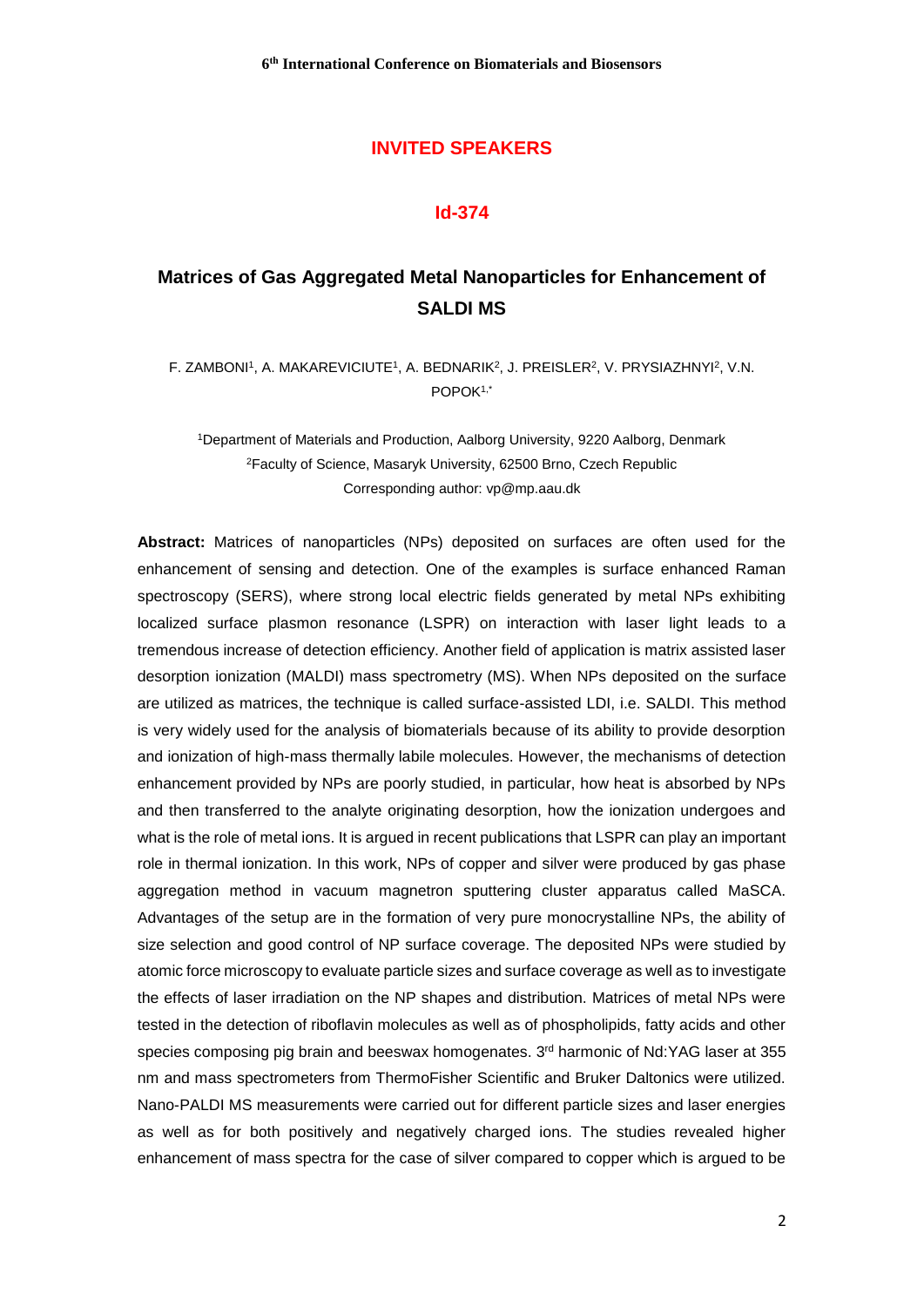related to the laser wavelength. It is closed to the LSPR wavelength of silver NPs, thus, the plasmonic absorption can significantly facilitate heating and ionization of the analytes. The study also shows clear dependences of detection efficiency on particle size and laser energy. The latter significantly affects the NPs: they become molten and partly sublime/evaporate at high laser fluxes.

**Keywords:** Matrices of Metal Nanoparticles, Surface-Assisted Laser Desorption İonization.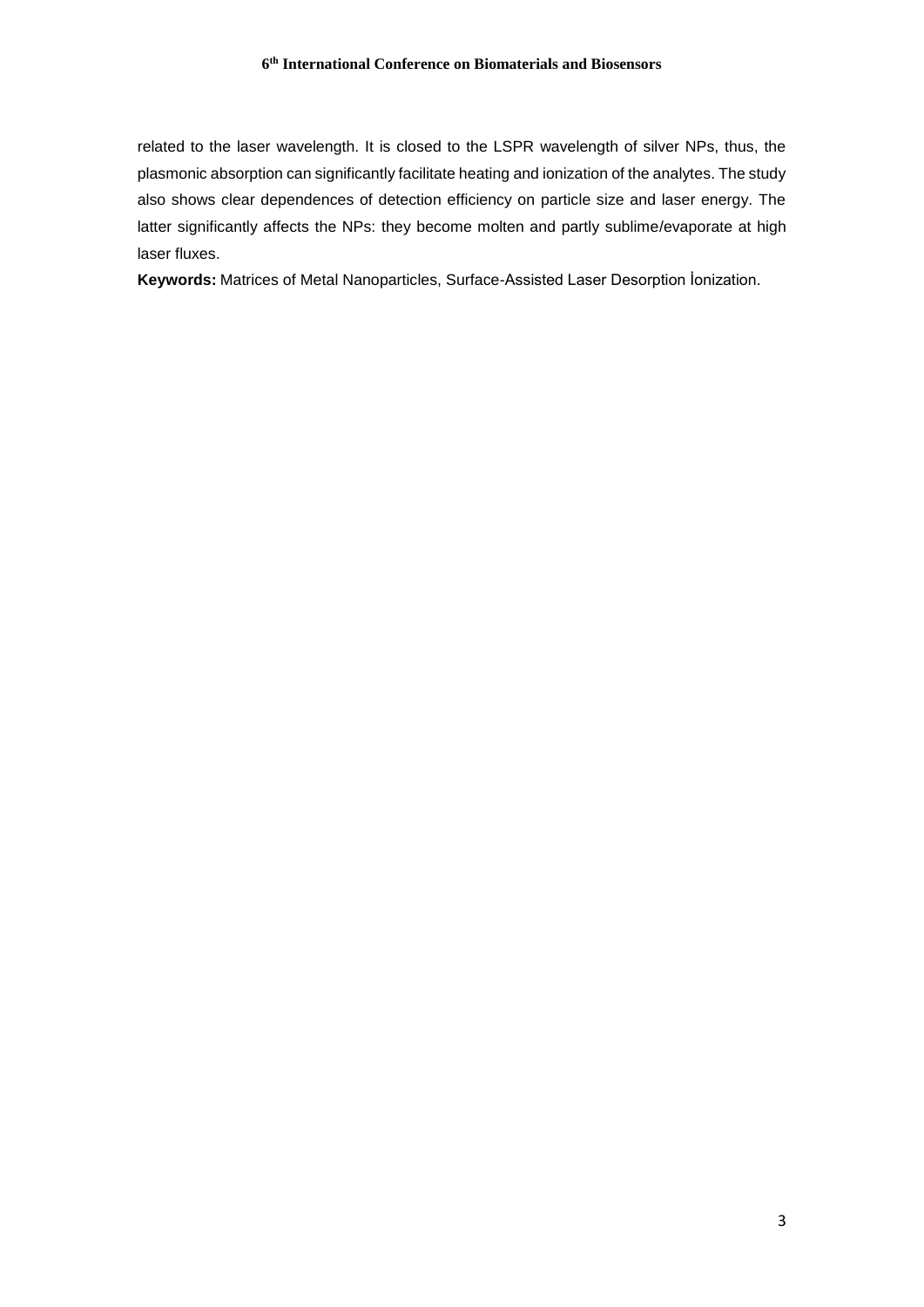## **INVITED SPEAKERS**

#### **Id-377**

# **Bimetallic Based Nanostructures for Electrochemical Sensing Applications**

ADINA ARVINTE

Petru Poni" Institute of Macromolecular Chemistry, Iasi, Romania Corresponding author: [adina.arvinte@icmpp.ro](mailto:adina.arvinte@icmpp.ro)

*Abstract: Innovative techniques* and strategies for the production of nanomaterials and nanostructures have advanced as promising tool to develop a new class of modified electrodes applicable in electrochemical biosensors. The combination of nanotechnology with modern electrochemical techniques has paved the way for developing different bimetallic nanoparticlesbased sensors very efficient for clinical, food and environmental analysis. Bimetallic nanoparticles due to the synergistic effect are found to be multifunctional and act as high-energy surface sites enhancing the electron transfer kinetics between electrode–electrolyte interfaces. Also, the bimetallic nanoparticles having both accurately and precisely controlled structures and compositions are highly advantageous due to their strong relationship with properties. The finetuning of the bimetallic nanoparticle improves the electrocatalytic ability which directly influences the sensing abilities. Therefore, the various strategies for enhancing the catalytic activity of bimetallic nanoparticle surfaces such as strain, ligand, and ensemble effect can be taken into consideration during the preparation of bimetallic nanoparticles for ameliorating their sensing abilities. Electrochemical techniques are particularly attractive for the electrodeposition of (bi)metallic nanostructures on the surface of the electrode not for mass preparation in the bulk solution.Recent approaches we have used in the development of bimetallic nanostructures for modified electrode architectures will be presented, illustrated with applications to the sensing of analytes important for clinical and environmental samples (glucose, dopamine, nitrite). These have included the electrosynthesis of Ni-Co nanoparticles with different sizes and distributions comparatively electrodeposited on three carbon materials (graphene, carbon nanotubes and fullerene) and assessed towards oxidation of glucose. Likewise, bimetallic Ag-Au electrodeposited using a double pulsed technique enable us to control the silver and gold content in the electrodeposited nanoparticles and to optimize the response to dopamine. Also, codeposition of AuNPs together with MoS<sub>2</sub> has proved to displayed excellent properties for nitrite electrochemical oxidization. This work was supported by a grant of Ministry of Research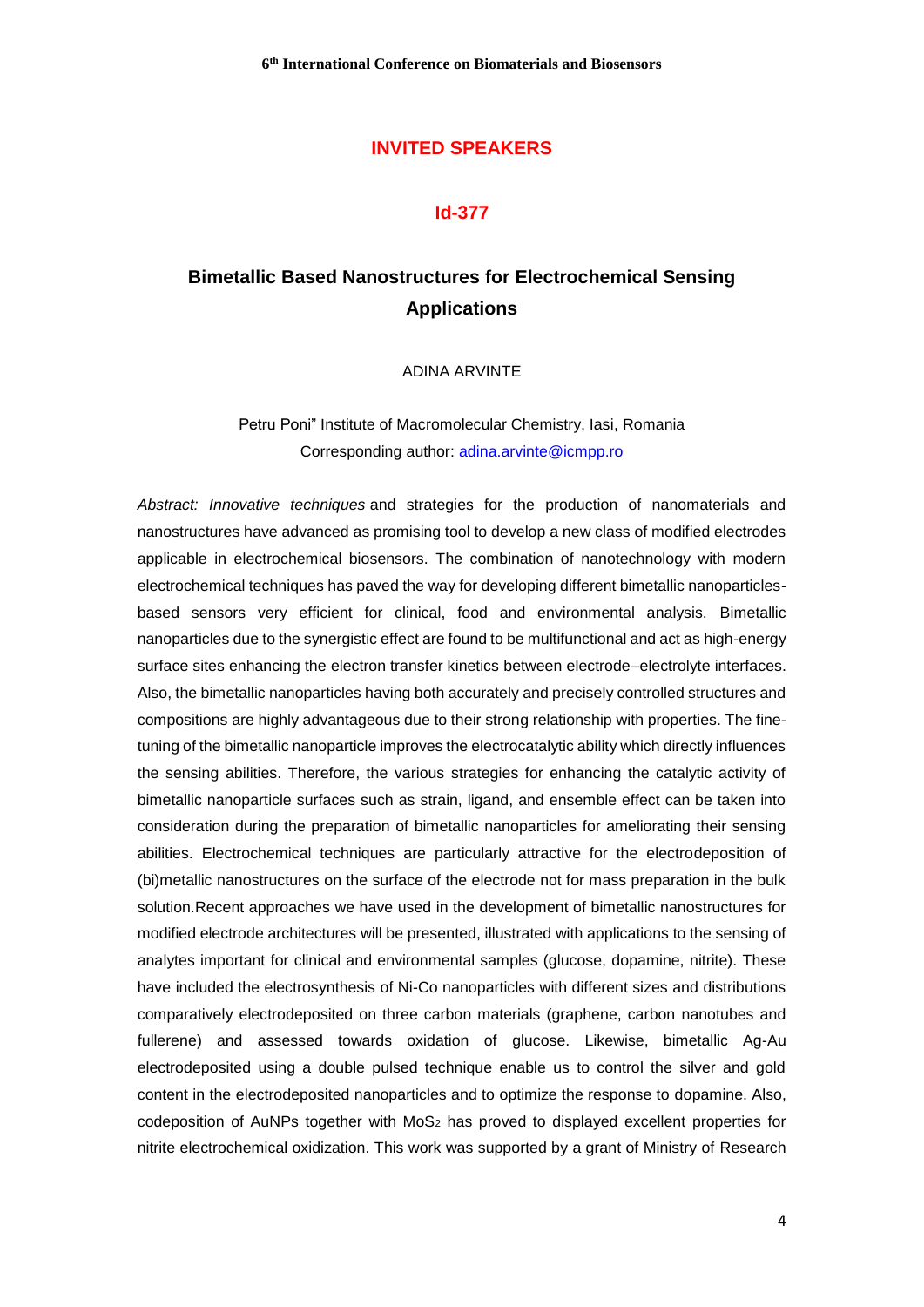and Innovation, CNCS - UEFISCDI, project number PN-III-P4-ID-PCCF-2016-0050, within PNCDI III.

**Keywords:** bimetallic nanoparticles, electrodeposition, electrochemical sensors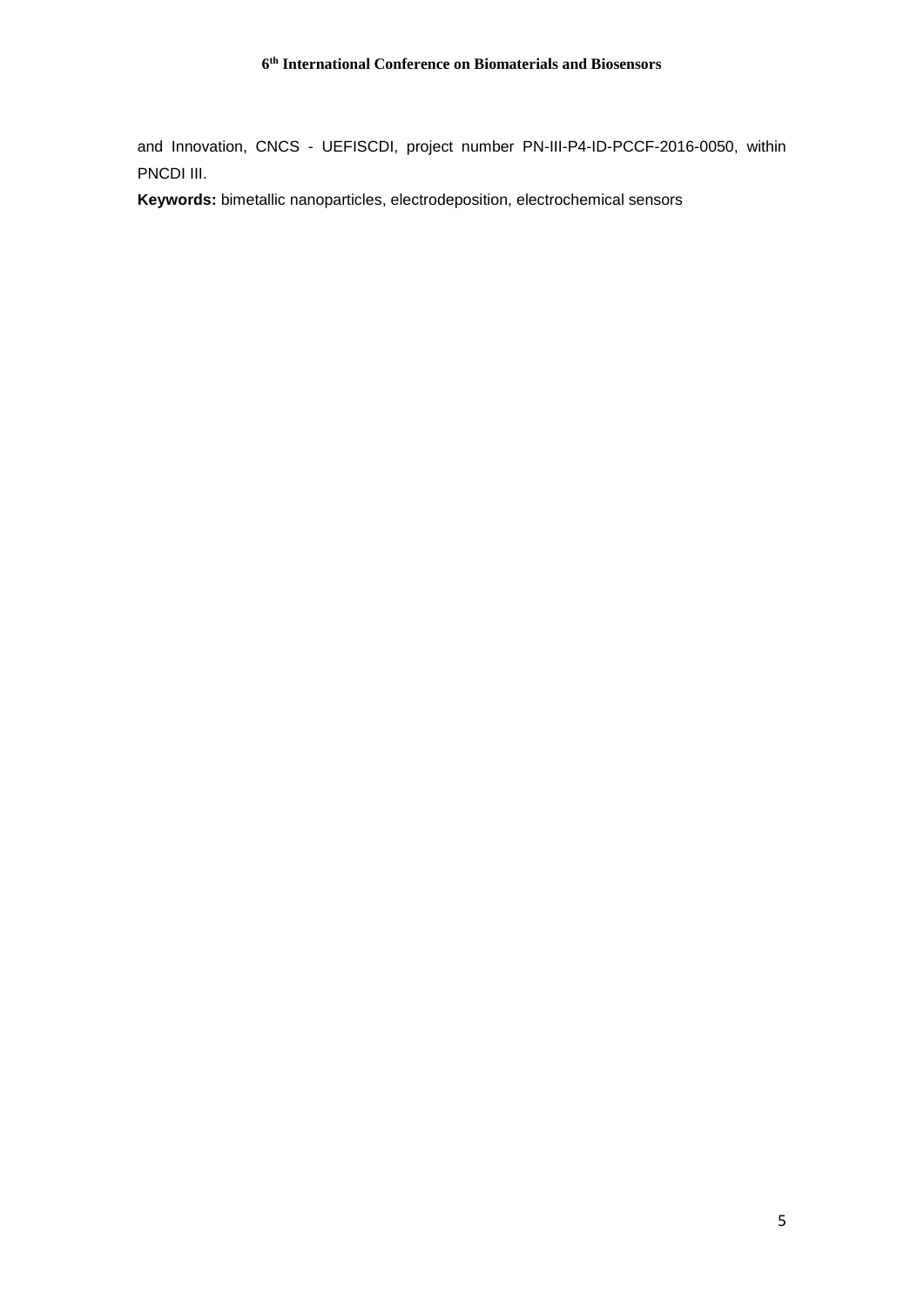## **INVITED SPEAKERS**

#### **Id-382**

# **Chemical Nano Biosensors Based on Novel Phenomena in Langmuir and Langmuir-Blodgett Films from a Lipids and Phospholipids**

G. R. IVANOV<sup>1</sup> , I. D. AVRAMOV2,\*

<sup>1</sup>University Laboratory "Nanoscience and Nanotechnology", University of Architecture, Civil Engineering and Geodesy, blvd. Hr. Smirnenski 1, 1164 Sofia, Bulgaria <sup>2</sup>Georgi Nadjakov Institute of Solid State Physics, Bulgarian Academy of Sciences, BLVD. Tsarigradsco Chaussee 72, 1784 Sofia, Bulgaria Corresponding author: iavramov@issp.bas.bg

**Abstract:** Environmental monitoring of novel important pollutants in air and water currently is performed on expensive instruments in a laboratory. The possibility to measure in the field and in real-time is almost non-existent. Biosensors are recognized by both the scientific and industrial communities as the most promising alternative to fill this gap. For the preparation of the sensing layer in a chemical sensor, the Langmuir-Blodgett (LB) method is considered the best alternative for supramolecular architecture. An insoluble monolayer from organic molecules with suitable biphylic balance is formed and investigated at the air-water interface (Langmuir film). Subsequently, a transfer layer by layer on a substrate with controlled molecular orientation, density, and phase is performed. In the past 30 years we have systematically investigated fluorescently labeled phospholipids, mainly DPPE head labeled with NitroBenzoxaDiazole (DPPE-NBD). Mimicking the molecules in biological membranes, these molecules are a suitable matrix for insertion of selectively reacting proteins, enzymes, aptamers in the sensing layer of a biosensor. LB layers from only phospholipids and lipids show promising gas sensitivity to volatile organic compounds (VOCs) with very fast reacting times and complete reversibility on gas removal. Three new effects were discovered by us in Langmuir and LB films from DPPE-NBD which further enhance their use in nano biosensor applications. Fluorescence self-quenching was observed when molecules are in a condensed phase close to each other. Insertion of large bivalent ions in the water subphase increases the distance between the molecules and thus the fluorescence signal was recovered. This effect was used for the detection of the very harmful Cadmium ions in water at very low concentrations. Formation of 3D needle-like structures at thermodynamic equilibrium for single component monolayers was first observed for this molecule. This new effect is especially important for biosensor applications because the surface of the sensing layer is significantly increased while keeping the volume to a minimum. Thus, fast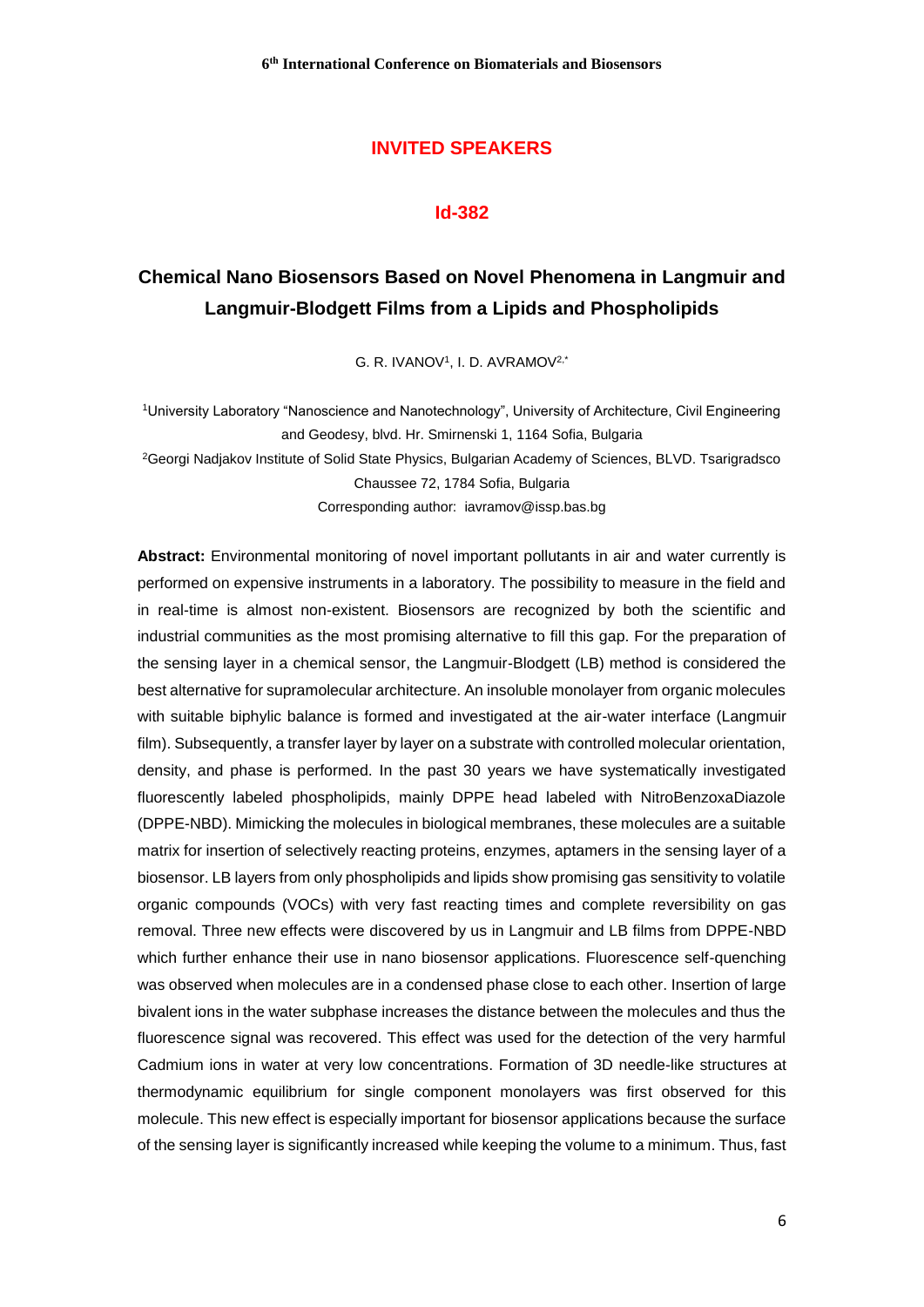and very sensitive sensors are possible and this is an alternative method of increasing the surface-to-volume ratio in sensing layers. Transduction of signal from the sensing layer to a measurable output in our research was performed with all 3 main methods: optically by measuring fluorescence intensity and kinetics; electrically by electrical impedance spectroscopy; and gravimetrically by using a two-port Reilegh type Surface Acoustic Wave resonant devices with a resonant maximum around 430 MHz. These SAW resonators exhibit 4000 times higher sensitivity compared to standard 10 MHz QCM devices. This work was supported by contract numbers: KP-06-OPR 03/9 and KP-06-Russia/8 with the Bulgarian National Science Foundation.

**Keywords:** Langmuir Films, Langmuir-Blodgett Films, Nano Thin Films, Chemical Biosensors.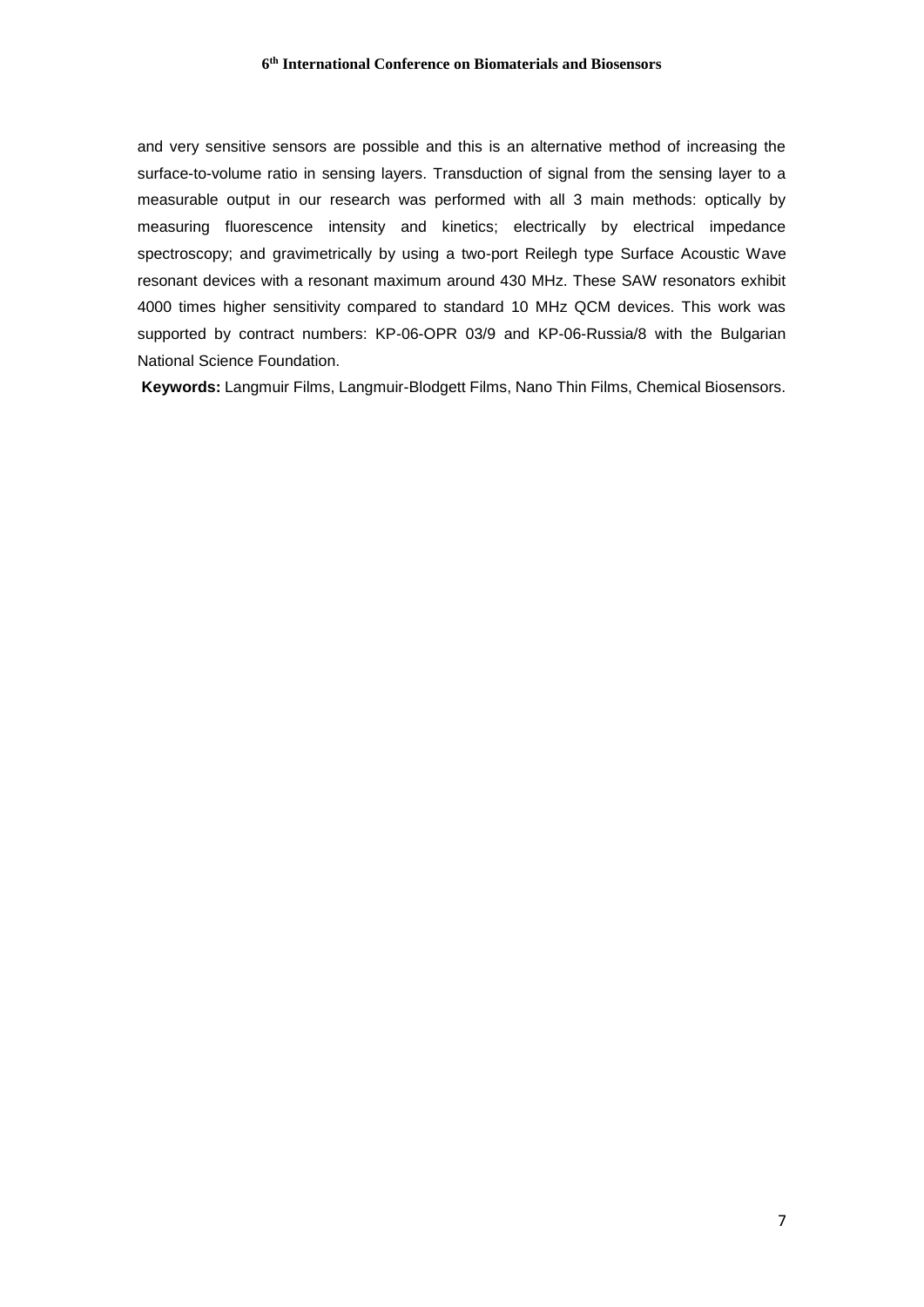## **INVITED SPEAKERS**

#### **Id-391**

# **Electrochemical Biotransducers for Label-Free Analysis of Biomolecules: from Proof of Concept to Medical Applications**

M. DAVID\* , M. FLORESCU

Transilvania University of Brasov, Faculty of Medicine, Eroilor Str. 29, 500036, Brasov, Romania Corresponding author: melinda.david@unitbv.ro

**Abstract:** In the third generation of biosensors, the action of the biomolecular recognition component is directly interfaced with the physico-chemical transducer, generating a good reading of a biological recognition reaction. Because biomolecular analysis is very important in various fields of application (clinical diagnosis, food analysis, environmental monitoring, pharmaceutical development). The use of enzymes, as components of biomolecular recognition, offers great advantages for real-time analysis. Enzymes are widely used in conjunction with electrochemical transducers, due to its high specificity and sensitivity. The presentation will highlight biosensors development in our laboratory from simple to complex architecture. A layer-by-layer self-assembled biosensor for glucose with a low operation potential of -0.2 V vs. Ag/AgCl achieved a detection limit of 41µM was developed by glucose oxidase-based biosensor. Acetylcholinesterase was immobilized using sol-gel methods to develop an inhibition based biosensor for heavy metal ion monitoring, showing promising results (LoD = 0.19  $\mu$ g/L for Cd<sup>2+</sup> ions) to lay the background for portable instrumentation for environmental monitoring. A tyrosinase-based biosensor was developed for the selective detection of dopamine with an LoD of 0.43 µM in the presence of dopamine medication, with satisfactory results in terms of recovery (96%), and relative standard deviation values below 5%. Last, biosensor architectures based on the enzyme-like catalytic activity of gold nanoparticles will be presented. The before mentioned nanozymes address the limitations of natural enzymes and conventional artificial enzymes and allow modulation of activity and selectivity through green synthesis pathways. Thus, gold nanoparticles were successfully used for the detection of hydrogen peroxide by means of its quenching mechanism in the presence of antioxidant compounds. Green synthesized gold nanoparticles were incorporated in phospholipid films for highly selective and sensitive oxidative stress biomarker detection  $(H_2O_2)$ . These results confirmed the applicability of the biosensors in real samples such as human urine and blood serum, towards achieving point-of-care diagnostics. This work was supported by a grant of the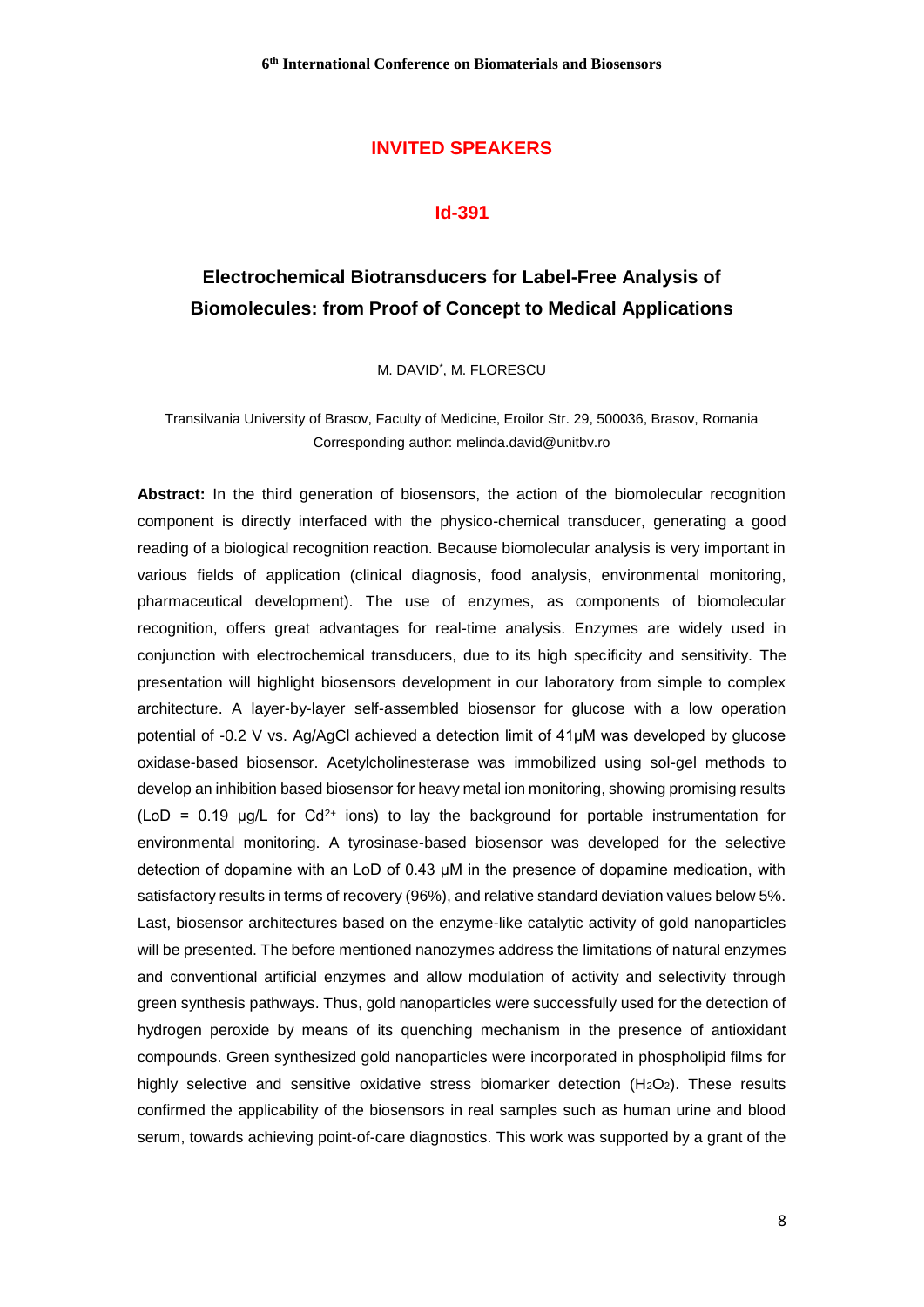Romanian Ministry of Education and Research, CNCS - UEFISCDI, project number PN-III-P1- 1.1-PD-2019-1285, within PNCDI III, and the structural founds project PRO-DD (POS-CCE, O.2.2.1., ID 123, SMIS 2637, No 11/2009) by providing some of the infrastructure used in this work.

**Keywords:** Biotransducers, Electrochemical, Enzymes, Nanozymes.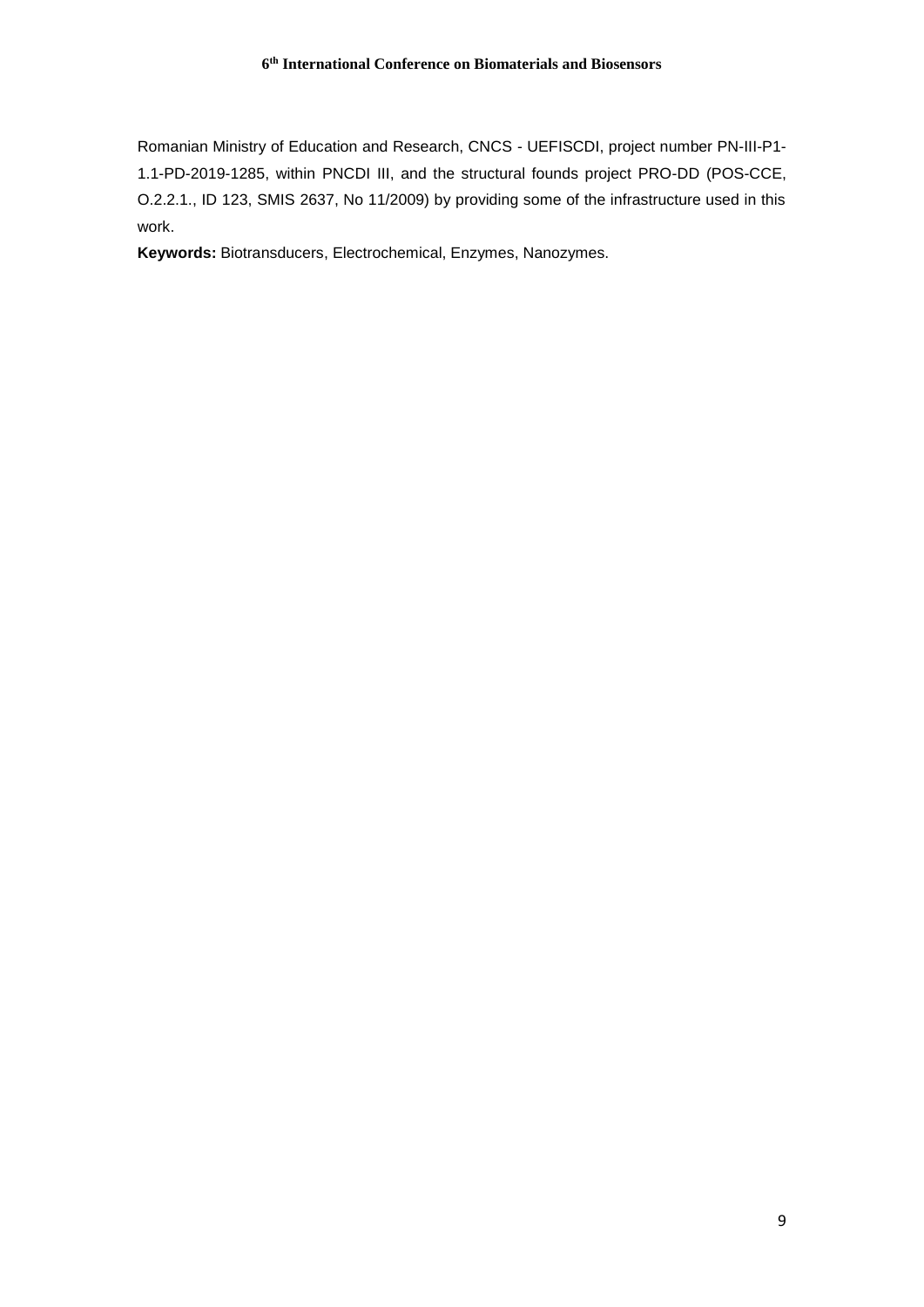## **INVITED SPEAKERS**

#### **Id-400**

# **Self-assembly of Amphiphilic Triblock Copolymers into Versatile Sensing Platforms Using a Microfluidic Approach**

A. KRYWKO-CENDROWSKA

Department of Chemistry, University of Basel, Mattenstrasse 24a, BPR 1096, 4058 Basel, Switzerland Corresponding author: a.krywko@unibas.ch

**Abstract:** Due to their ability to form biomimetic membranes, amphiphilic block copolymers have recently emerged as attractive alternatives to biological amphiphilic species (lipids). Besides resembling the structure of biomembranes based on phospholipid counterparts, polymer membranes are endowed with chemical versatility, a much higher mechanical stability and improved robustness. Amphiphilic triblock copolymers (TBCs) are excellent candidates for mimicking biological membranes due to their specific chemical structure consisting of two outer hydrophilic blocks and a central hydrophobic block. While TBCs of ABA type consist of two identical hydrophilic parts (A) and a longer hydrophobic block (B) that self-assemble into a symmetric membrane, the asymmetric structure of ABC-type TBCs allows for the formation of asymmetric, oriented membranes. Here, the two chemically different water-soluble blocks A and C mimic the hydrophilic heads of lipids forming a bilayer membrane, whereas the hydrophobic part B of the copolymer resembles the domain formed by interdigitation of hydrophobic tails of lipids. Both ABA and ABC TBCs can self-assemble into symmetric (ABA) or asymmetric membranes (ABC) that can serve as a platform for directed insertion of biomolecules. To enhance the preferred orientation and distribution of inserted biomolecules, the membrane thickness and its functionalization can be further tailored by careful selection of polymer blocks and their length, as well as the choice of self-assembly method. In this work, we explore the formation of polymer membranes via a microfluidic approach by self-assembly of both kinds of TBCs onto a porous solid support previously immersed in an aqueous solution containing an enzyme. After the formation of a membrane the separation of two chemically different aqueous solutions using the assembled TBC-based membrane occurred. Following, the insertion of a pore protein allowed us to engineer a fluorescent biosensor platform, where the enzyme trapped in the pores could sense the substrate molecule from the outer solution that diffused through the membrane. While the systems obtained here have been evaluated using a model based on horseradish peroxidase for chemical detection of hydrogen peroxide, used for indirect sensing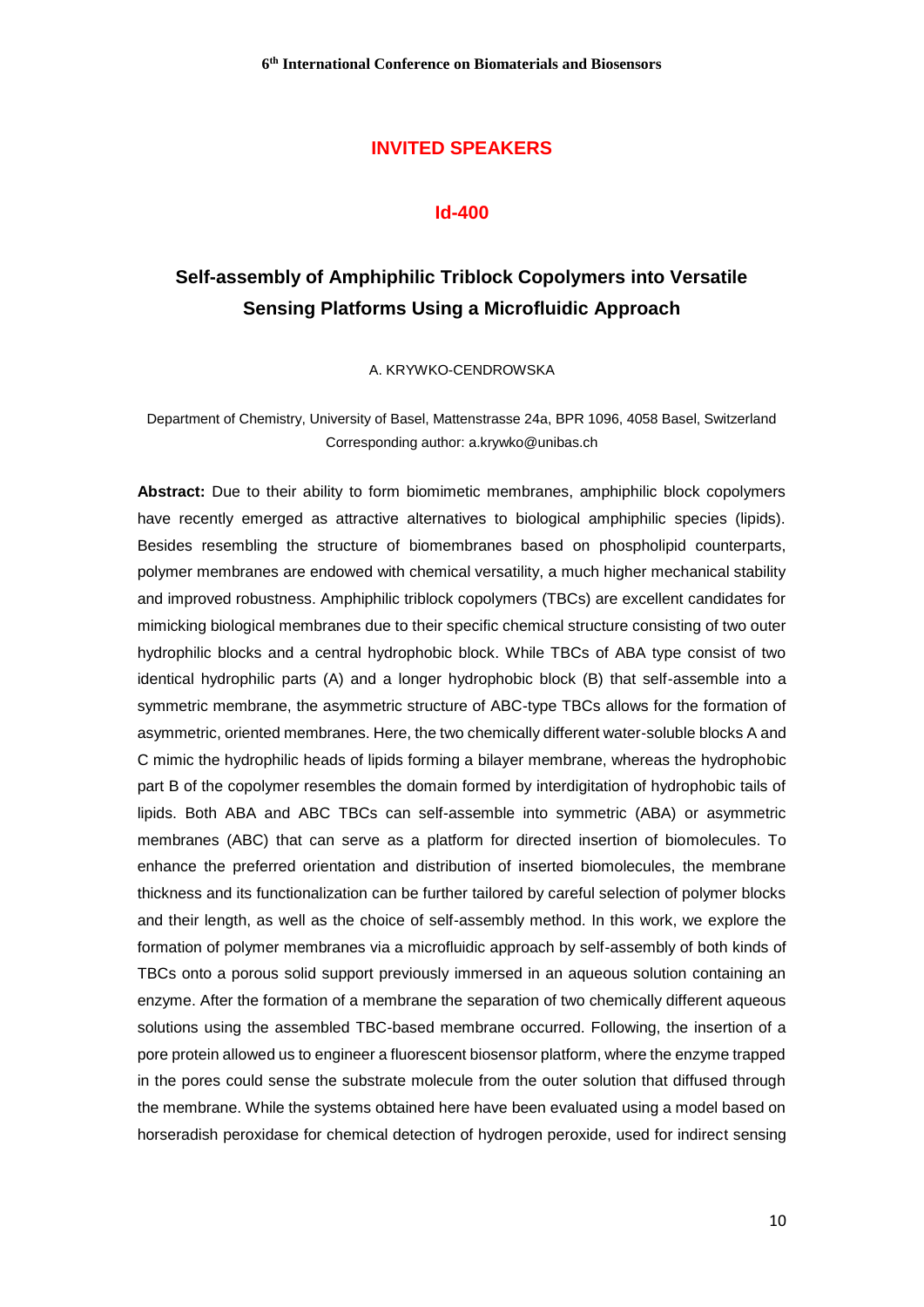of glucose in biological fluids, these sensing platforms can be easily tailored and adapted for targeted sensing applications by adequate selection of an enzyme and substrate combination. **Keywords:** Self-Assembly, Triblock Copolymers, Biomimetic Membrane, Transmembrane Sensing, Biomolecule İnsertion.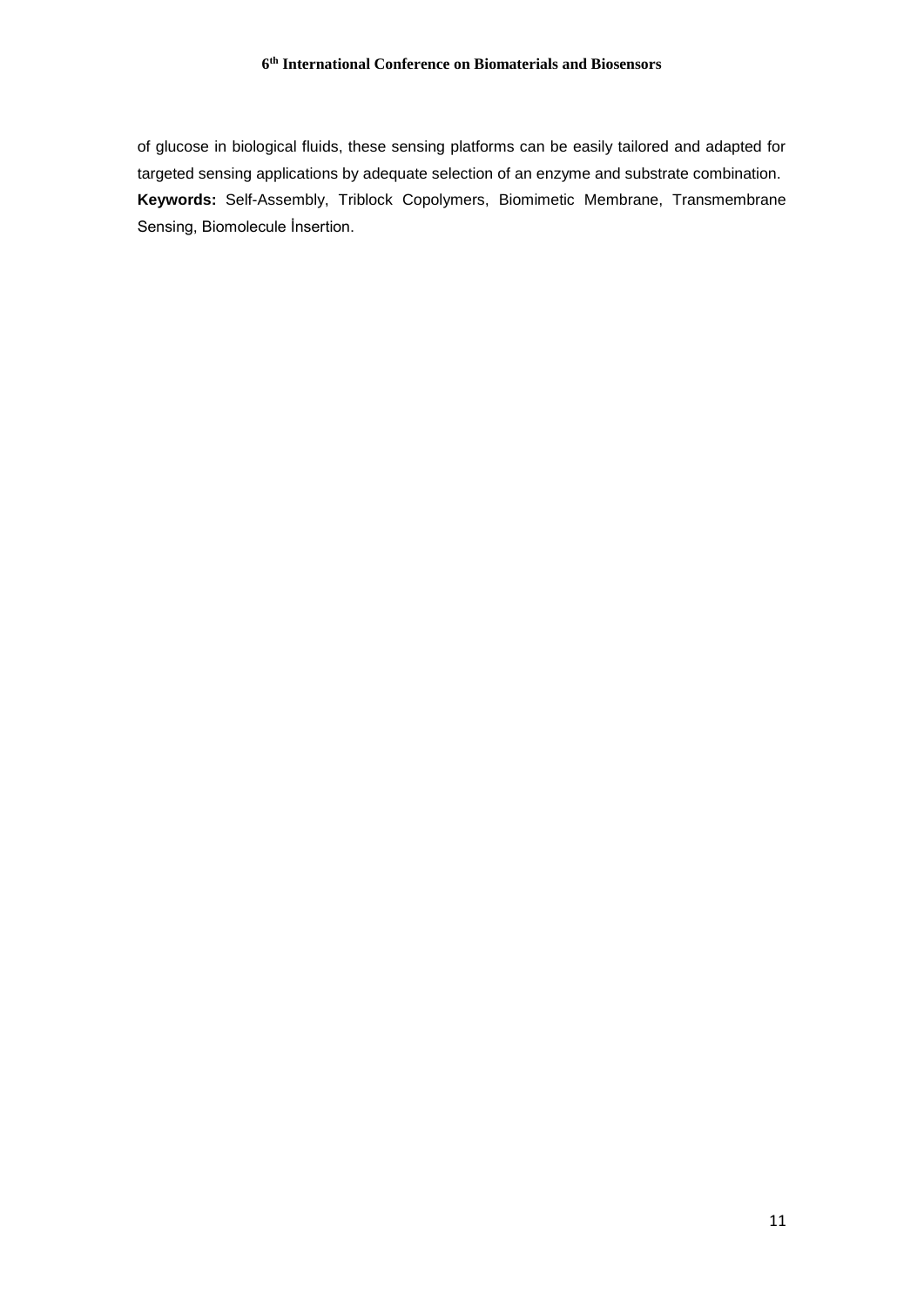## **REGULAR SESSIONS**

#### **Id-327**

# **Ectopic Ostegenesis of Bioinspired Composite Scaffold with Graphene Oxide Filling and Hydroxyapatite Gradient Density**

G. M. VLASCEANU<sup>1</sup>, H. IOVU<sup>2</sup>, E. VASILE<sup>2</sup>, M. IONITA<sup>1\*</sup>

Faculty of Medical Engineering, University Politehnica of Bucharest, Romania University Politehnica of Bucharest, Romania Corresponding author: mariana.ionita@polimi.ro

**Abstract:** Herein, the synthesis and characterization of novel chitosan-gelatin highly porous scaffold reinforced with graphene oxide and hydroxyapatite (HAp), crosslinked with genipin was targeted. In tissue engineering, chitosan and gelatin are two of the most robust biopolymers with wide applicability, due to intrinsic biocompatibility, biodegradability, low antigenicity properties, affordability and ease of processing. HAp, per its exceptional activity in tuning cell-matrix interactions, is acknowledged for its capability of sustaining cellular proliferation by promoting bone-like native micro-media for cell adjustment. Genipin is regarded as a top class cross-linker, while graphene oxide (GO) is viewed as one of the most performant and versatile fillers. The composites with natural bone HAp/biopolymer ratio were obtained by cascading sonochemical treatments, followed by uncomplicated casting methods and by freeze-drying. Their structure was characterized by Fourier Transform Infrared Spectroscopy and X-ray Diffraction, while overall morphology was investigated by Scanning Electron Microscopy (SEM) and micro-Computer Tomography (µ-CT). Ensuing that, in vitro enzyme degradation was performed to detect the most promising compositions for the development of in vivo assays. Suitable GO dispersion was ascertained within the biopolymer mix as nanolayers specific signals lack in both FTIR and XRD spectra and the specific spectral features of the polymers persisted with GO load enhancement. Overall, correlations between the GO induced material structuration, crystallinity variations and chemical interaction of the compounds can be correlated with the physical features and bioactivity of each composite formulation. HAp presence reflected in SEM and µ-CT onto the pore smoothness, a requisite for cell attachment mainly highlighted within ex-vivo specimens. Moreover, the HAp distribution within follows an auspicious density gradient tuned for hybrid osseous/cartilage matter architectures which was mirrored in the mice model tests. Hence, the synthesis route of a natural polymer blend/hydroxyapatite-graphene oxide composite material is anticipated to emerge as influential formulation in bone tissue engineering.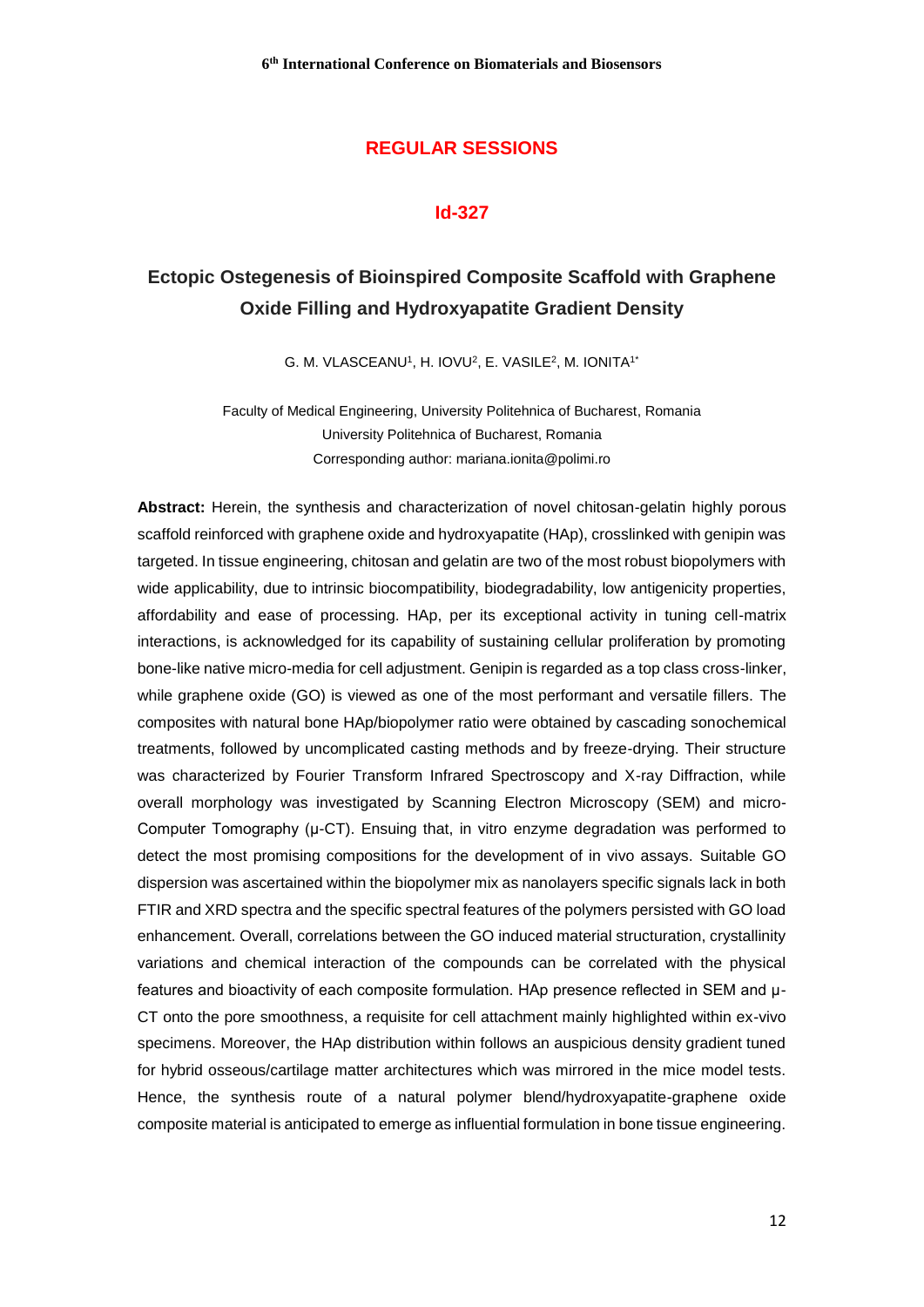**Keywords:** Composite materials, Polymer blend, Graphene oxide, Natural polymers, Hydroxyapatite.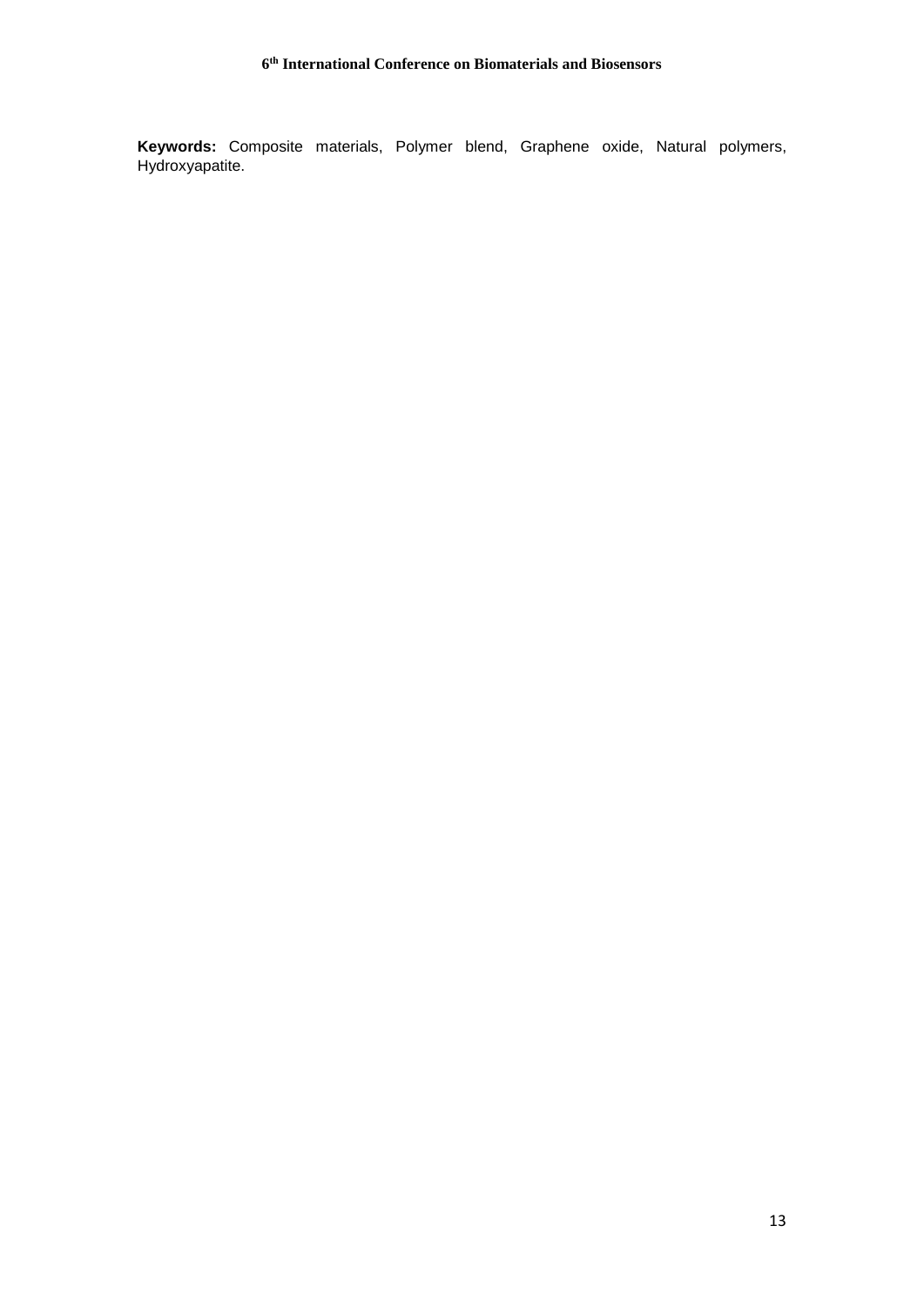## **REGULAR SESSIONS**

#### **Id-368**

#### **Portable Surface Plasmon Resonance Detector for COVID-19**

M. TRZASKOWSKI1\*, A. MAZURKIEWICZ-PISAREK1, J. TRZCIŃSKI1, M. DROZD1, R. PODGÓRSKI<sup>2</sup>, A. ZABOST<sup>3</sup>, E. AUGUSTYNOWICZ-KOPEĆ<sup>3</sup>, T. CIACH<sup>2</sup>, E. MALINOWSKA<sup>1</sup>

<sup>1</sup> Centre for Advanced Materials and Technologies, CEZAMAT, Warsaw University of Technology, Poleczki 19, 02-822 Warsaw, Poland

<sup>2</sup> Faculty of Chemical and Process Engineering, Warsaw University of Technology, Waryńskiego 1, 00- 645 Warsaw, Poland

<sup>3</sup> Institute of Tuberculosis and Lung Diseases, Microbiology Department, Płocka 26, 01-138 Warsaw, Poland

Corresponding author: maciej.trzaskowski@pw.edu.pl

**Abstract:** Currently, COVID-19 diagnostics is most often based on nucleic acid detection (PCR) methods. These methods, although generally considered effective, are characterized by quite a long time-to-result and the necessity to prepare the material taken from the examined person - RNA isolation. For this reason, new detection methods are being sought, especially those characterized by high speed of the whole analysis process from the moment of sampling to the result. Currently, serological methods of detecting antibodies against the virus in the patient's blood plasma attract a lot of attention. Such methods, although less precise in terms of determining the current infection, allow to shorten the time of analysis to even several minutes, which makes it possible to consider them as a promising method of performing screening tests in people with suspected infection. The aim of the presented work is to investigate the feasibility of a surface plasmon resonance (SPR)-based detection system for COVID-19 diagnostics. A simple to use portable device has been proposed for the purpose of fast detection of anti-SARS-CoV-2 antibodies in human plasma. The device utilizes surface plasmon resonance phenomenon and is based on single-use removable cartridges. First the most advantageous peptides derived from SARS-CoV-2 virus that can serve as probes for antibody detection in patient plasma were investigated. Then the process of antibody detection using the peptides has been examined under laboratory conditions on a commercially available SPR device. The portable device has been prepared and tested on samples from humans. The detection results have been compared with results obtained in the same patients by standard diagnostic methods. This research was funded by IDUB against COVID-19 project granted by Warsaw University of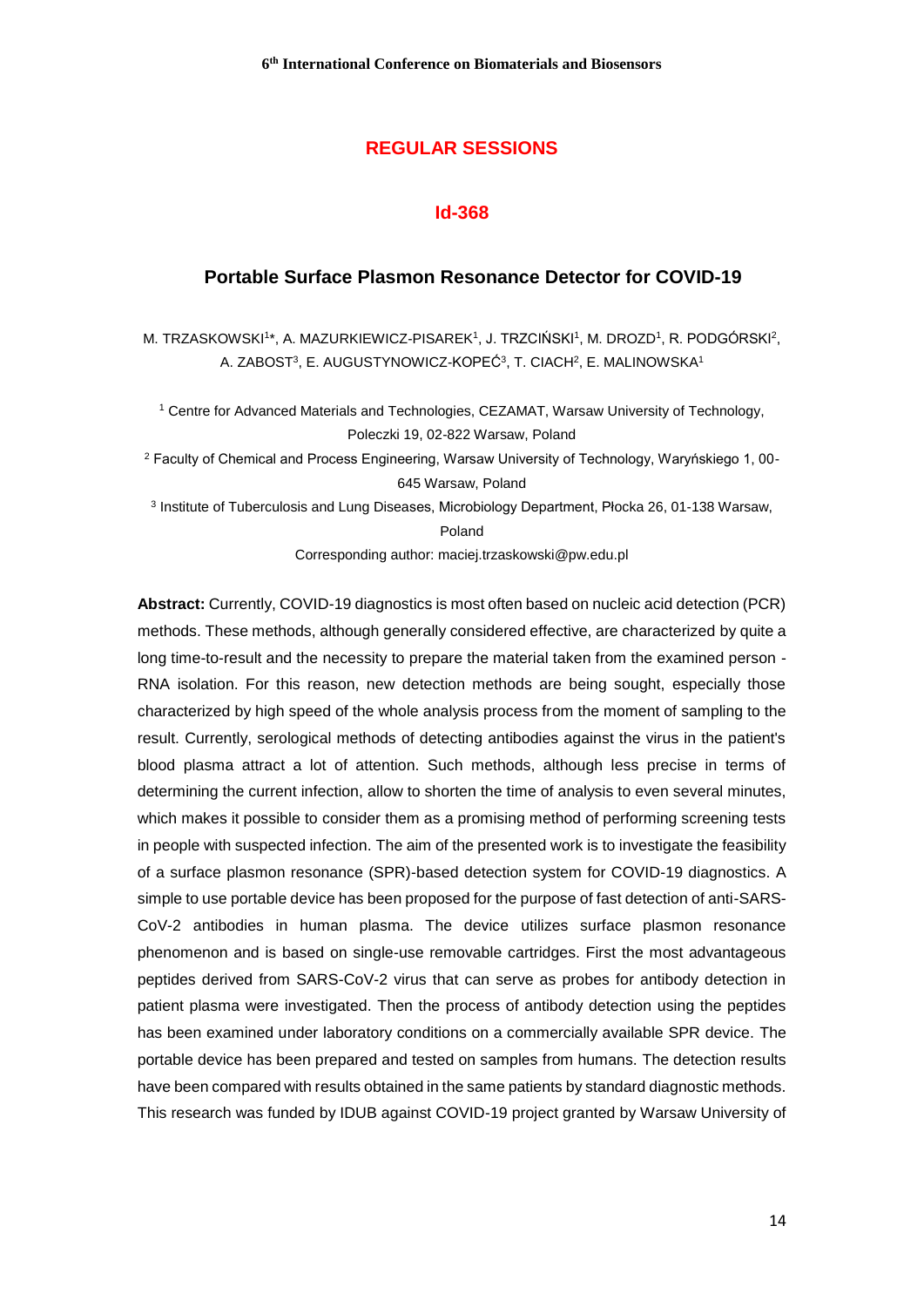Technology under the program Excellence Initiative: Research University (IDUB). Grant title: Rapid COVID-19 diagnostics with the use of surface plasmon resonance sensors. **Keywords:** Surface Plasmon Resonance, Portable Devices, Label-Free Detection.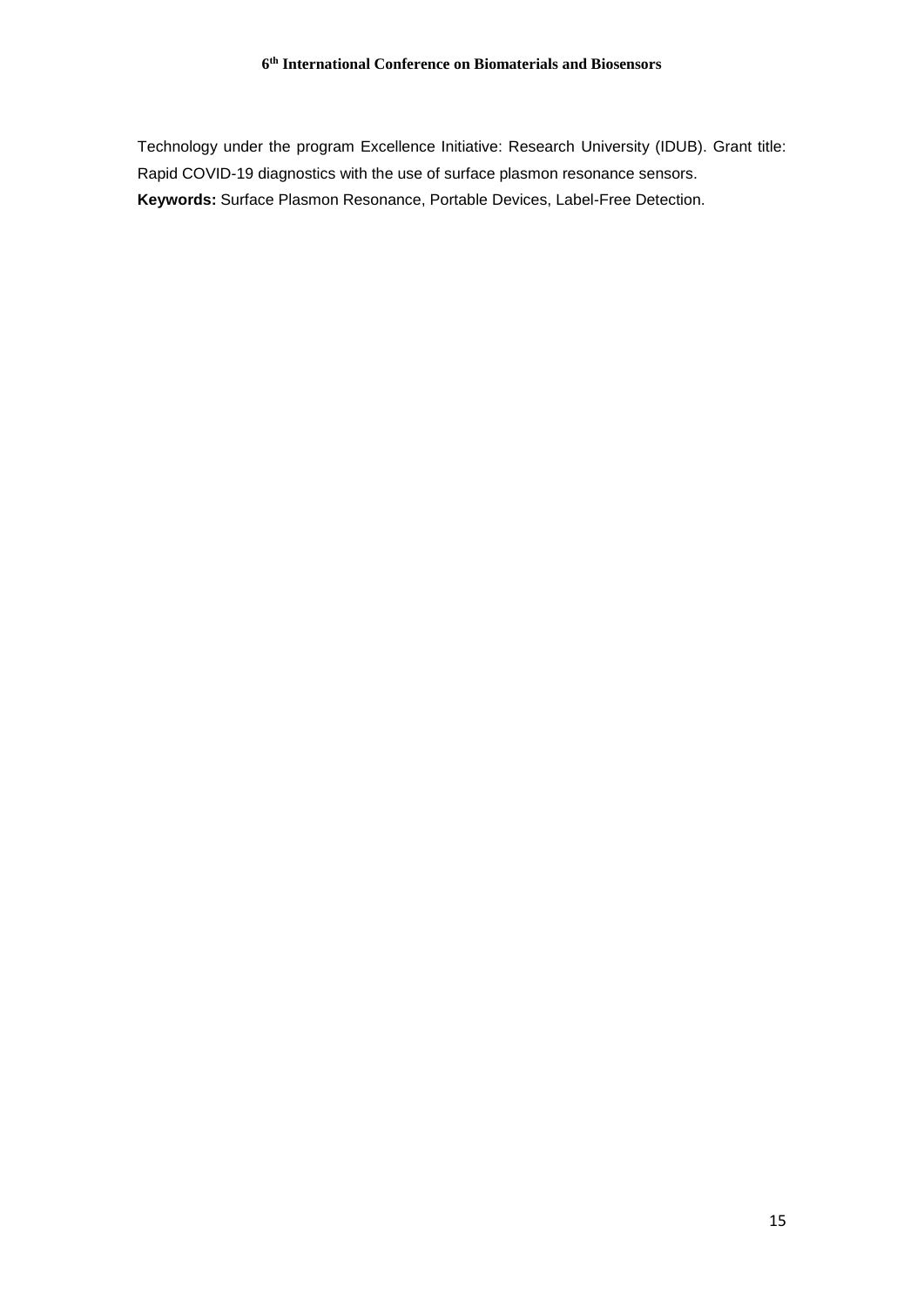## **REGULAR SESSIONS**

#### **Id-376**

# **Evaluation of Antioxidant Properties Using Electrochemistry Combined with In-vitro Peroxidation and Reducing Assays**

O. E. CARP\* , M. PINTEALA, A. ARVINTE

Petru Poni" Institute of Macromolecular Chemistry, Centre of Advanced Research in Bionanoconjugates and Biopolymers, Grigore Ghica Voda Alley 41A, 700487 Iasi, Romania Corresponding author: rachita.oana@icmpp.ro

**Abstract:** Antioxidants are defined as compounds that can delay, inhibit, or prevent the oxidation of oxidizable materials by scavenging free radicals and diminishing oxidative stress. Most of the natural antioxidants of plant origin belong to the phenolic and polyphenolic class of compounds as well as carotenoids and vitamins. Additionally, the antioxidant potency may be related to the presence of other compounds like alkaloids. Unlike phenolic compounds, alkaloids are nitrogenous compounds of low molecular weight, mainly produced by plants for defense. Many of these alkaloids have been in use in modern medicine for various purposes. Piperine, as the most abundant alkaloid in pepper, gained a lot of attention for possible antioxidant and therapeutic properties.

In our study, electrochemical techniques were applied to widely evaluate the redox behavior of piperine by comparison to that of well-known antioxidants: ascorbic acid, protocatechuic acid, syringic acid, tyrosine and capsaicin used as controls. Electrochemistry is particularly useful to characterize the reducing potency of a compound, and controlled-potential techniques, such as cyclic voltammetry is commonly applied to rapidly assess the possible antioxidant activity. Also, electrochemistry was involved in an innovative way to investigate the potential antioxidant properties of piperine combined with different in vitro peroxidation and reducing assays: (i) 1,1 diphenyl-2-picryl-hydrazyl free radical (DPPH) scavenging; (ii) 2,2,6,6-tetramethylpiperidinyl-1 oxy (TEMPO) scavenging; (iii) ferric ions (Fe3+) reducing power; (iv) hydrogen peroxide (H2O2) scavenging. Results show that piperine readily reacts with highly oxidizing radicals and bind redox-active metal ions in a similar manner as antioxidants used as model.

As a subsequent objective of this study, we demonstrate that a combination of electrochemical method (cyclic voltammetry and differential pulse voltammetry) and electron transfer reactionbased assays could provide insightful data about the ability of antioxidants to intercept free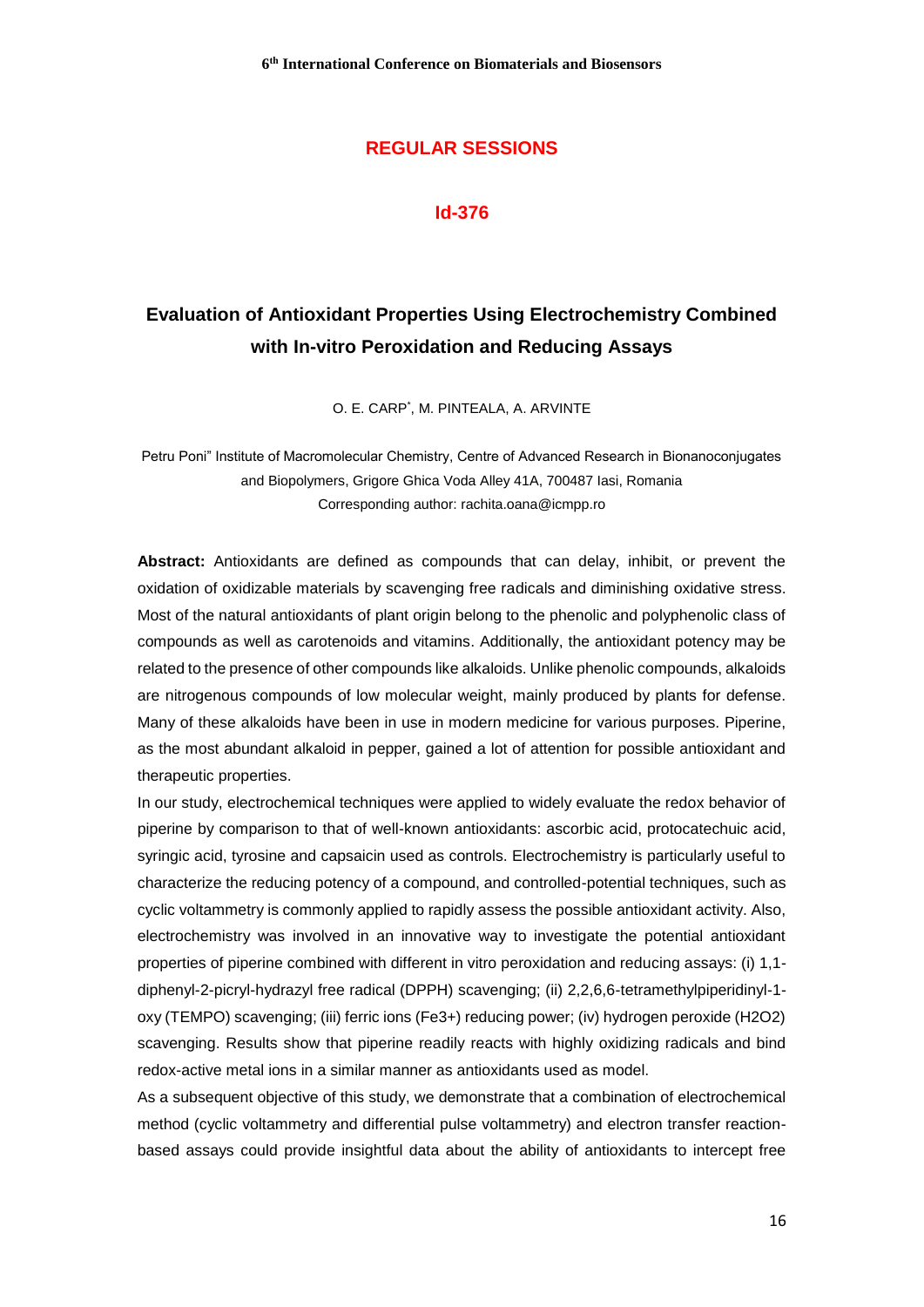radicals. The method proved to be a simple alternative to the spectroscopic based assays.This work was supported by a grant of the Romanian Ministry of Education and Research, CNCS - UEFISCDI, project number PN-III-P4-ID-PCE-2020-1523, within PNCDI III".

**Keywords:** Piperine, Electrooxidation, Potential Antioxidant Properties, Radical Scavenging.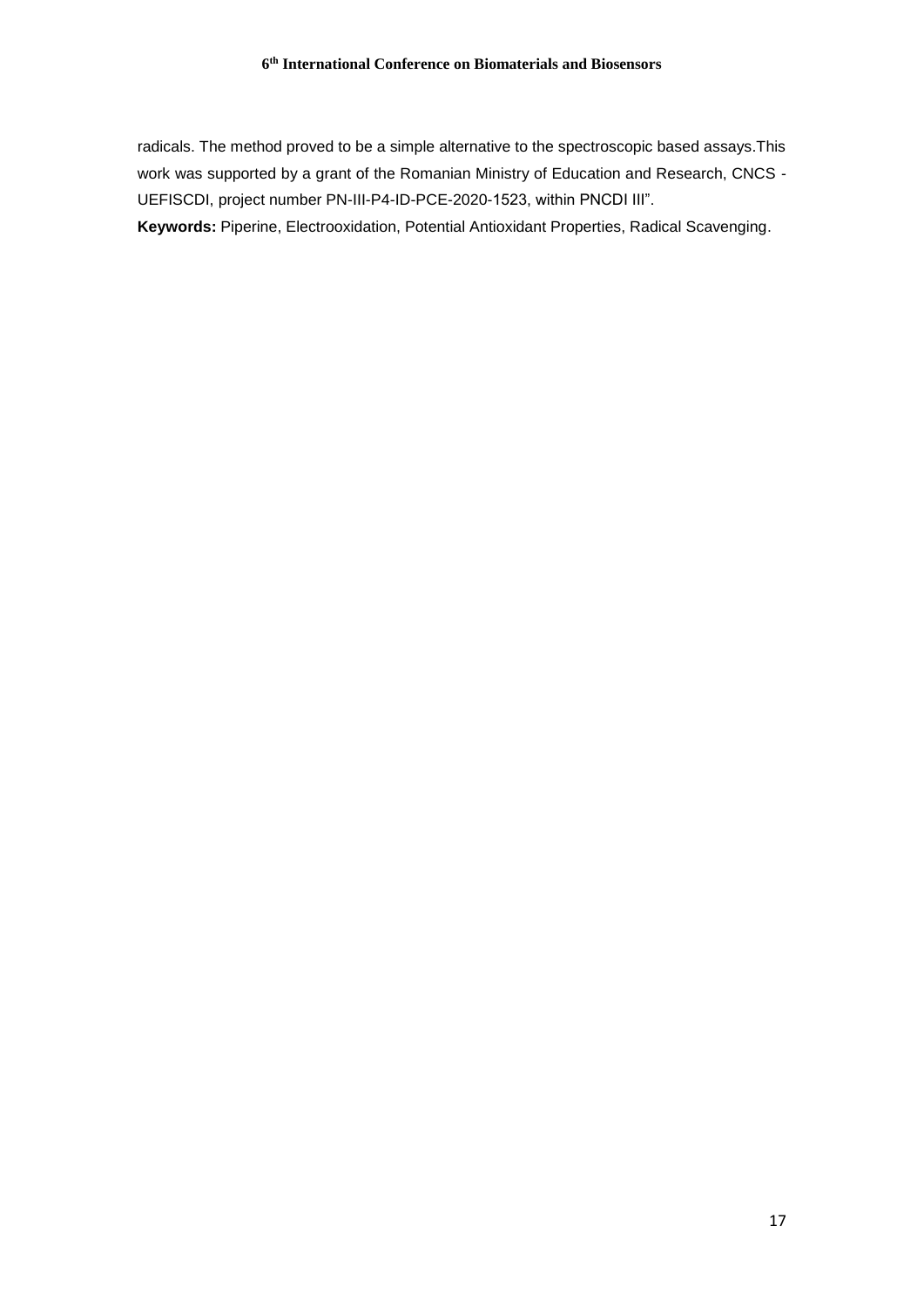## **REGULAR SESSIONS**

### **Id-381**

#### **Cell-Friendly Hydrogel Fiber Fabrication for Biomedical Applications**

A. G. SAVELYEV1.2.\*, A. V. SOCHILINA1.3, R. A. AKASOV1.2.3, N. V. SHOLINA1.2, M. O. SAVYUK<sup>4</sup>, R. S. YARKOV<sup>4</sup>, M. O. NOVOZHILOVA<sup>4</sup>, T. A. MISHCHENKO<sup>4</sup>, M. V. VEDUNOVA<sup>4</sup>, A. V. ZVYAGIN<sup>2,3,5</sup>, A. N. GENERALOVA<sup>1,3</sup>, E. V. KHAYDUKOV<sup>1,2,3</sup>

<sup>1</sup>Federal Scientific Research Centre "Crystallography and Photonics" of Russian Academy of Sciences, Leninskiy pr. 59, 119333, Moscow, Russia <sup>2</sup>Sechenov First Moscow State Medical University, Trubetskaya str. 8, 119991, Moscow, Russia <sup>3</sup>Shemyakin-Ovchinnikov Institute of Bioorganic Chemistry of the Russian Academy of Sciences, Miklukho-Maklaya str. 16/10, 117997, Moscow, Russia 4 Institute of Biology and Biomedicine, National Research Lobachevsky State University of Nizhny Novgorod, Gagarin ave. 23, 603022, Nizhny Novgorod, Russia <sup>5</sup>MQ Photonics Centre, Faculty of Science and Engineering, Macquarie University, Sydney, NSW 2109, Australia

Corresponding author: A.G.Savelyev@gmail.com

**Abstract:** Bioprinting is a powerful flexible approach with great potential for modern medicine. Despite significant progress in tissue engineering, precise hollow-core fiber structure formation technology remains a bottleneck problem. Currently, biofabrication strategies of mimicking blood vessels or bile ducts are time consuming, multistage and cumbersome. At the same time, single-step printing of implantable structures, containing living cells represents a persistent trend in modern biofabrication. Here, we report a versatile cell-friendly photopolymerization approach that enables single-step prototyping of hollow-core as well as solid-core hydrogel fiber constructs. This approach was performed by extrusion of HaCaT cell-laden hyaluronic acid glycidyl methacrylate bioink in aqueous solution containing preliminary activated initiator. We chose endogenous flavin mononucleotide with triethanolamine as a photoinitiation complex capable for excitation under cell-amiable 450 nm light irradiation. Free radical penetration from water to the structure being extruded initiated cross-linking initially occurring at the structure rim and progressing inwards. This governed a spatially-limited hydrogel gelation cross-section profile typically shaped as a concentric ring. As such, cross-linked hyaluronic acid glycidyl methacrylate hydrogel fibers present favorable microenvironment for living cells, while the fabrication technology enhances cell viability during printing. *In vitro* studies confirmed that single-step printed hydrogel structures are friendly to primary neuronal cultures and do not lead to significant morphological changes or loss of functional activity of neuron-glial networks. Good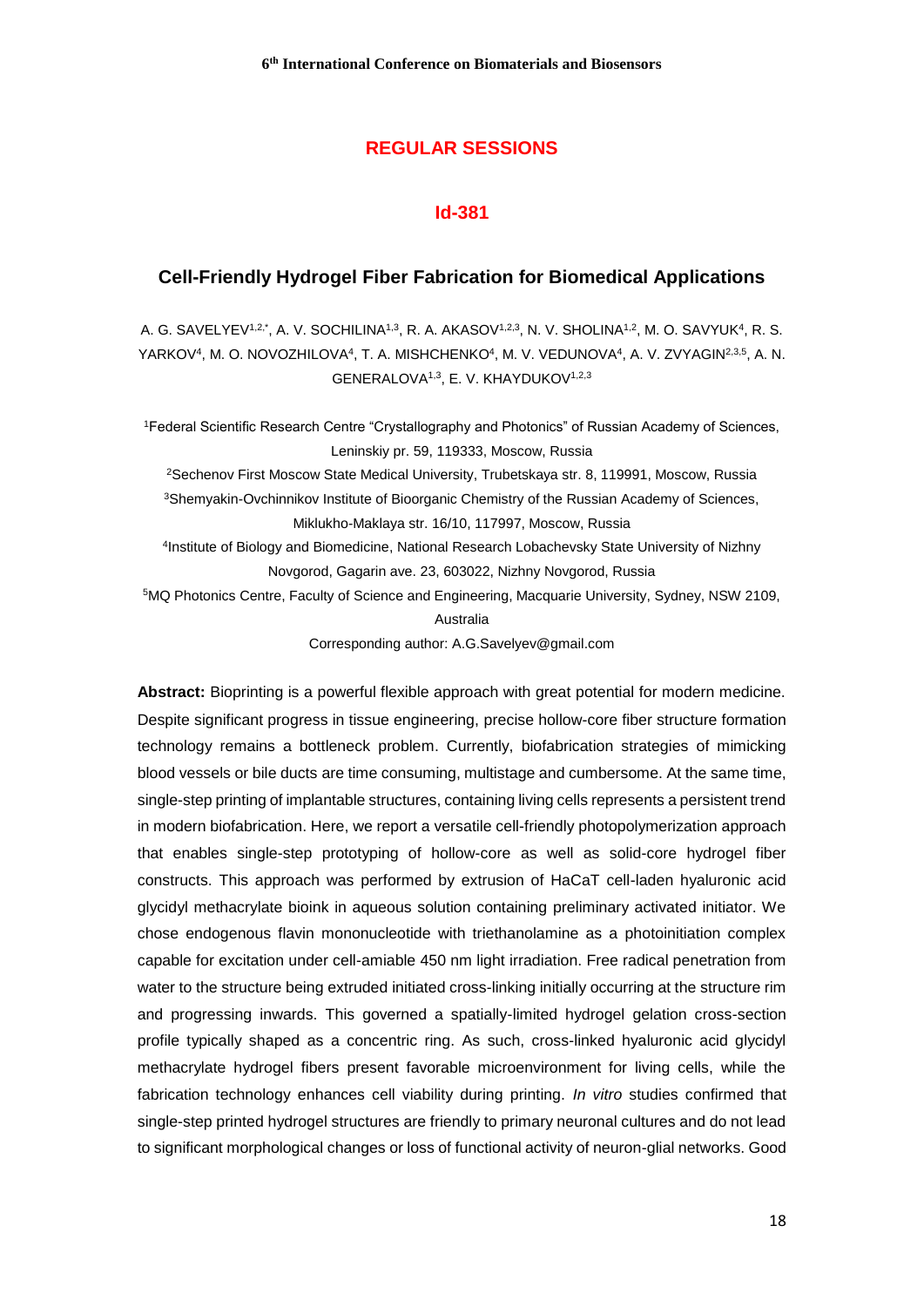biocompatibility of the constructs was shown *in vivo* indicating new prospects for their application for the central nervous system. We conclude that our proof-of-concept opens new opportunities for three-dimensional printing of hollow-core fibers incorporated with cell cultures excluding the time consuming procedure of seeding scaffolds after fabrication. The research was supported by RSF (project № 21-79-10384).

**Keywords:** Cell-Laden Hydrogel Fiber, Vessel, Printing.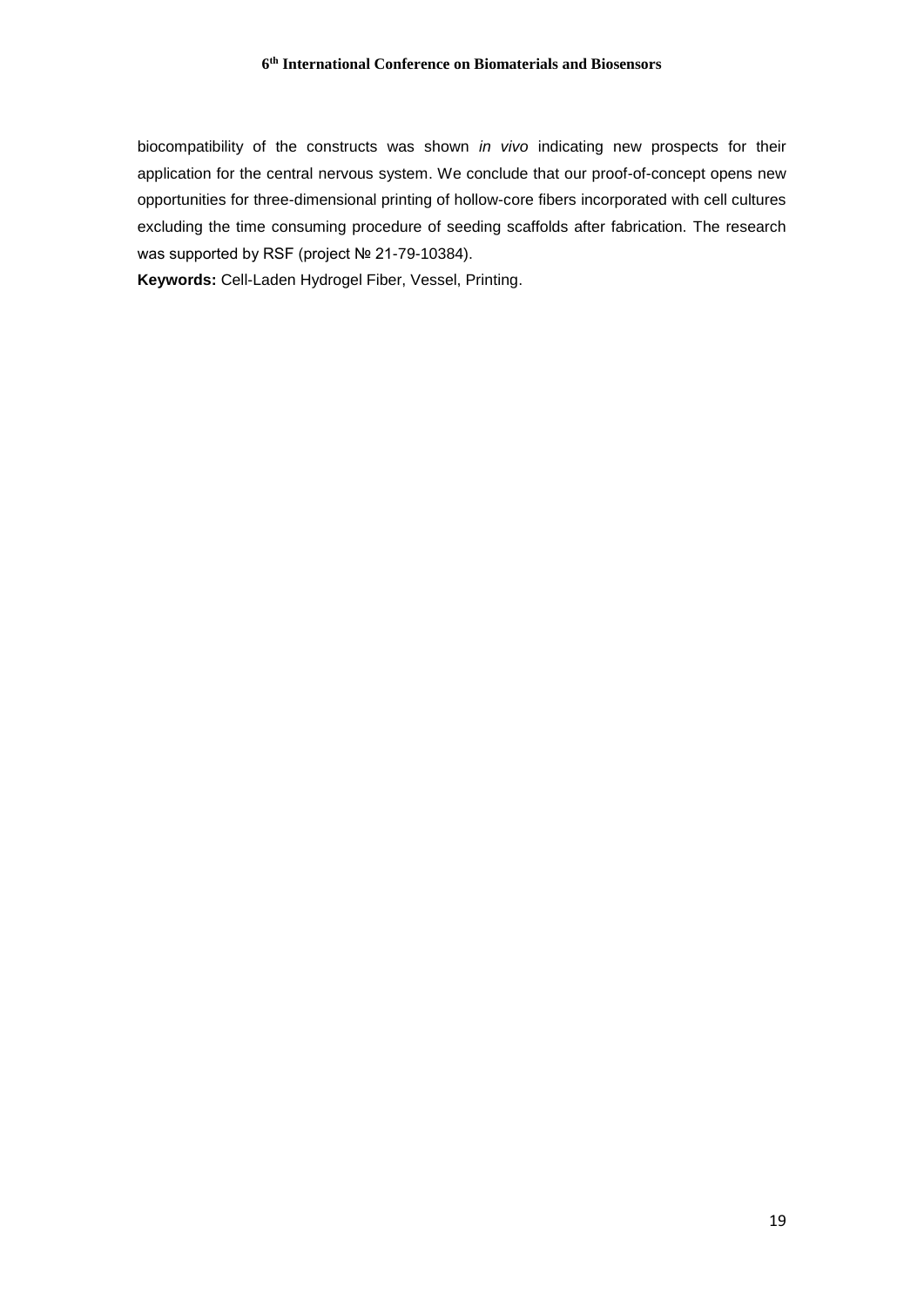## **REGULAR SESSIONS**

#### **Id-384**

# **Nanotextured Films Encapsulating Doxorubicin Hydrochloride for Cancer Treatment**

G. YAŞAYAN<sup>1\*</sup>, O. ORUN<sup>2</sup>, P. M. TIBER<sup>3</sup>

<sup>1</sup>Department of Pharmaceutical Technology, Faculty of Pharmacy, Marmara University, Maltepe-İstanbul 34854, Turkey,

<sup>2</sup>Biophysics Department, School of Medicine, Marmara University, Maltepe-İstanbul 34854, Turkey, <sup>3</sup>Biophysics Department, School of Medicine, Marmara University, Maltepe-İstanbul 34854, Turkey, Corresponding author: gokcen.yasayan@marmara.edu.tr

**Abstract:** Creating surface textures on polymers generates novel materials with useful properties for pharmaceutical and tissue-engineering applications. Textured surfaces could mimic topographical properties of extracellular matrix, and could modulate cellular response in various ways including altering cell adhesion, proliferation, orientation, alignment, migration and morphology. Despite their advantages, these systems have not fully evaluated for pharmaceutical applications. In this study, our latest findings on textured surfaces will be presented by comparing them with our previous studies. In our previous works, we have developed a novel fabrication technique to prepare defect free nanotextured surfaces by selfassembly of the PS beads on the water–air interface and fully characterise the surfaces in terms of presence of step edges and macroscopic features on the surfaces. Afterwards nanotextured surfaces were prepared by casting hydrophobic polymers, poly(lactic-co-glycolic acid) and polycaprolactone, and the nanotextured surfaces were evaluated. In this work, we apply the method on a series of hydrophilic emulsion polycaprolactone films encapsulating an antineoplastic agent, and evaluated the films using human ovarian cancer cells. The films having 280 nm, 210 nm, and 99 nm hemispherical protrusion diameters were obtained, and then the surface topography was analysed by section and bearing analysis. Then the films are further characterized by atomic force microscopy, contact angle measurements, and fourier transform infrared spectroscopy. Cell culture studies were carried on drug loaded films including cell adhesion studies, cell viability assays (both MTT assay and trypan blue staining assay), cell apoptosis assays (both Annexin V/propidium iodide binding assay and Mitochondrial membrane potential (MMP) assay) on all drug loaded nanotextured surfaces. Cell culture the results demonstrated that nanotextured surfaces, especially surfaces with 99 nm texture diameters are better in terms of modulating cell response by cell adhesion and viability studies, and eliminating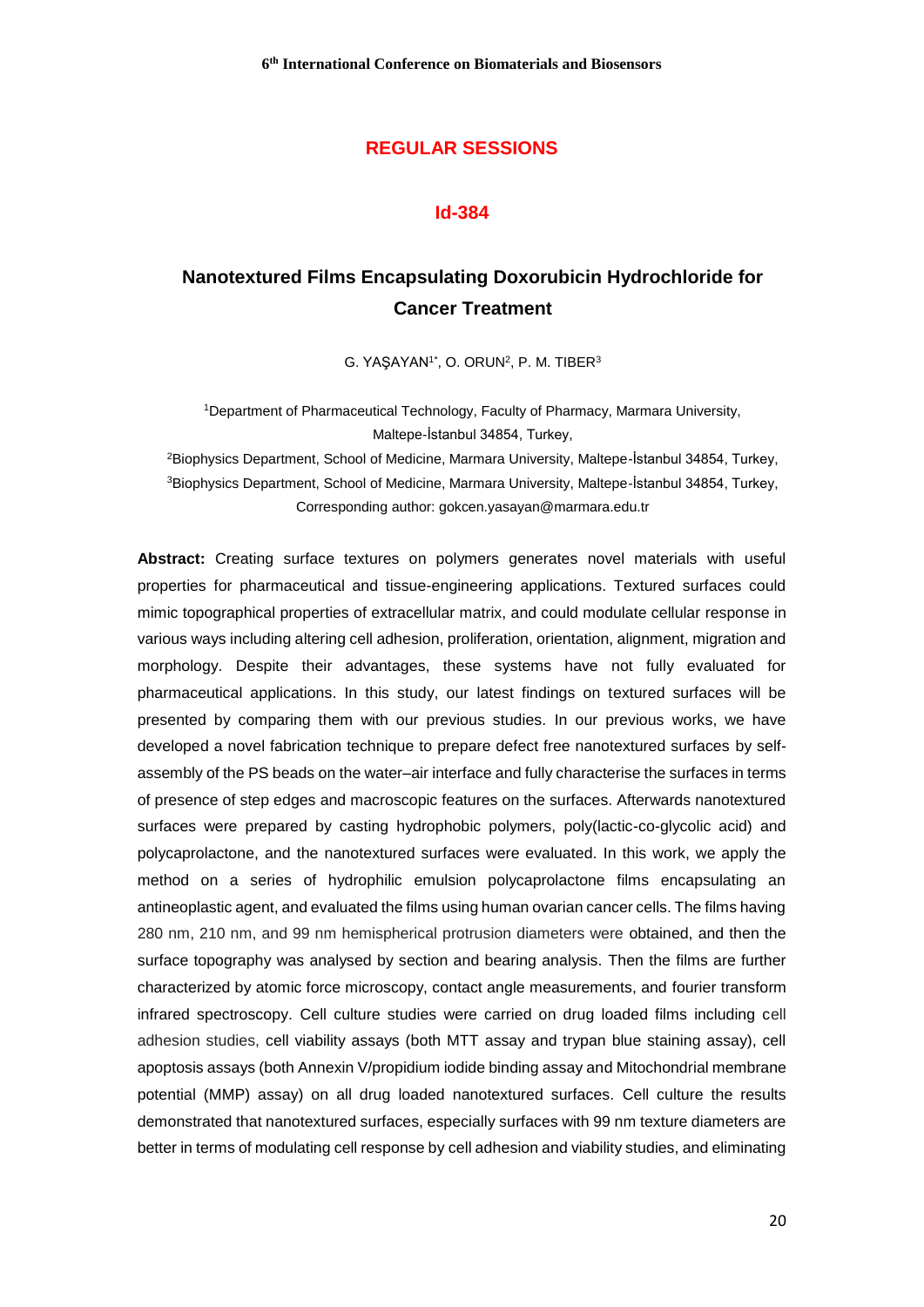cancer cells by the drug release. Also, all nanotextured films found to be better for eliminating cancer cells compared to 0 nm films. This work supported by The Scientific and Technological Research Council of Turkey (TÜBİTAK) [grant number 114S525]. XPS and contact angle analyses were performed at the METU Central Laboratory R&D Training and Measurement Center.

**Keywords**: Nanotexture, Colloidal Lithography, Ovarian Adenocarcinoma Cell, Doxorubicin Hydrochloride, Drug Delivery.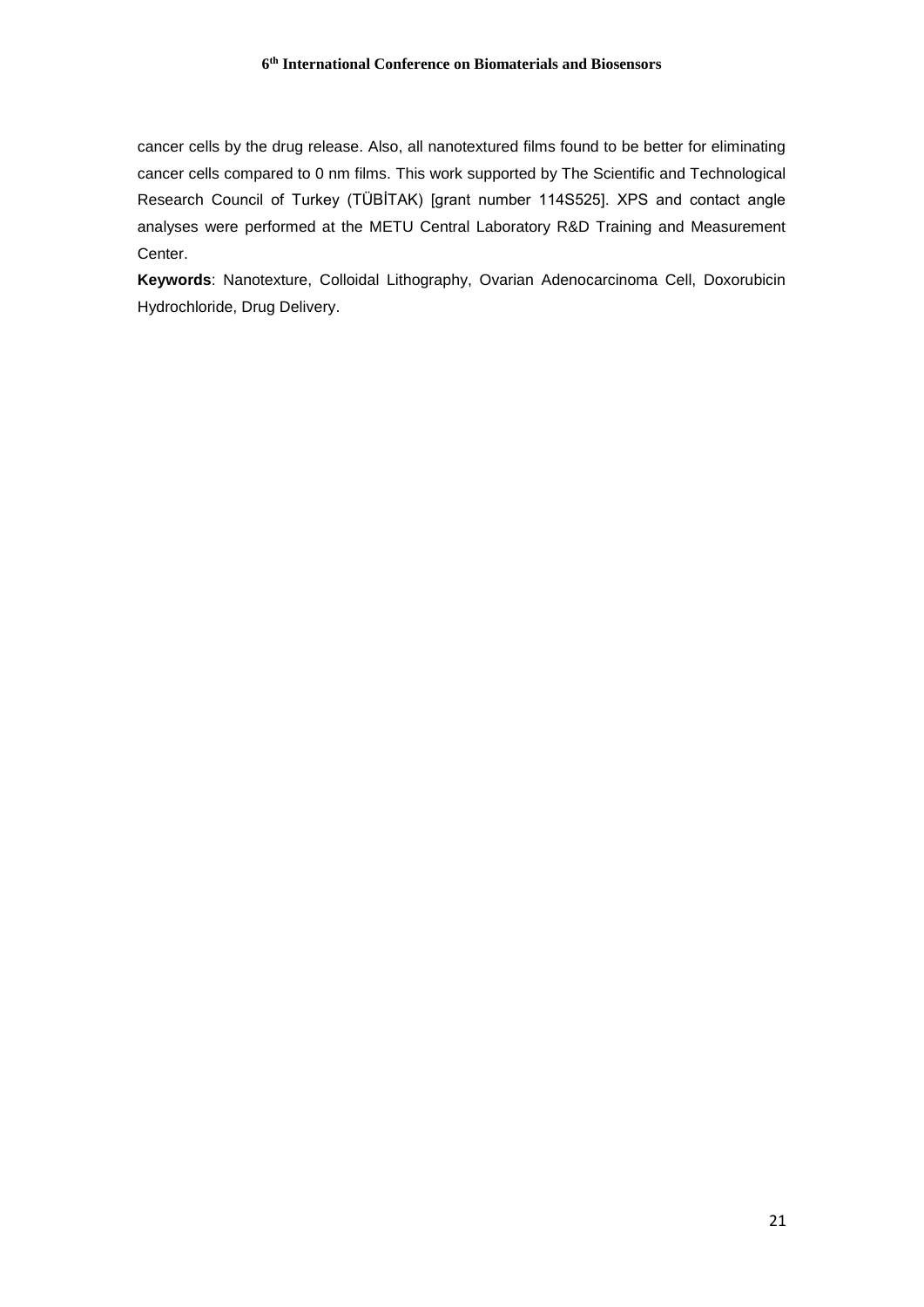## **REGULAR SESSIONS**

### **Id-387**

# **Lateral Flow Immune Sensors for Phycotoxins: Improved Assays and New Reactants for Sensitive Detection**

O. D. HENDRICKSON<sup>1,\*</sup>, O. N. SOLOPOVA<sup>2</sup>, E. A. ZVEREVA<sup>1</sup>, A. V. ZHERDEV<sup>1</sup>, P. G. SVESHNIKOV<sup>2</sup>, B. B. DZANTIEV<sup>2</sup>

<sup>1</sup>Bach Institute of Biochemistry, Research Center of Biotechnology of the Russian Academy of Sciences**,** Leninsky prospect 33, 119071, Moscow, Russia, <sup>2</sup>Russian Research Center for Molecular Diagnostics and Therapy, Sympheropolsky Blvd, 8, 117638 Moscow, Russia Corresponding author: odhendrick@gmail.com

**Abstract:** Currently, many cases of human poisoning with phycotoxins produced by phytoplankton are recorded worldwide. The extremely toxic phycotoxins microcystin-leucinearginine (MC-LR) and domoic acid (DA) secreted by cyanobacteria and microalgae, respectively, can cause serious harm to humans upon intake of contaminated food or water. MC-LR and DA induce both acute toxicity and delayed adverse effects. Poisoning is manifested by gastrointestinal and neurological symptoms and can be lethal. Therefore, rapid and sensitive techniques for monitoring phycotoxins in seafood and water are in great demand. Immunochromatographic analysis (ICA) can serve as a simple, cheap, sensitive, and specific method for rapid point-of-care control of MC-LR and DA. Despite the availability of immunoassays and some commercial kits for the determination of these phycotoxins, there is still a need to develop approaches to reduce their limit of detection (LOD). The aim of this study was the development of ICAs for the rapid determination of MC-LR and DA. For this purpose, new immunoreagents were obtained, and approaches aimed at LOD reduction, namely indirect labeling, the introduction of preincubation steps, alternative labeling, and post-analytical signal amplification were successfully applied. Thus, for MC-LR, two indirect ICAs that allowed an increase of assay sensitivity were developed. The first ICA was based on the use of gold nanoflowers instead of traditional gold nanoparticles (AuNPs) as a marker. In the second ICA, magnetic particles (MPs) were used as a label and as a carrier for horseradish peroxidase as a means of signal amplification. The developed test systems allowed a gain in assay sensitivity of up to several orders in comparison to the ICAs reported in the literature with preservation of the assay rapidity. Thus, using MPs and peroxidase signal amplification resulted in the instrumental LOD of 2 pg/mL and a cutoff of 50 pg/mL. The applicability of the ICAs to the detection of MC-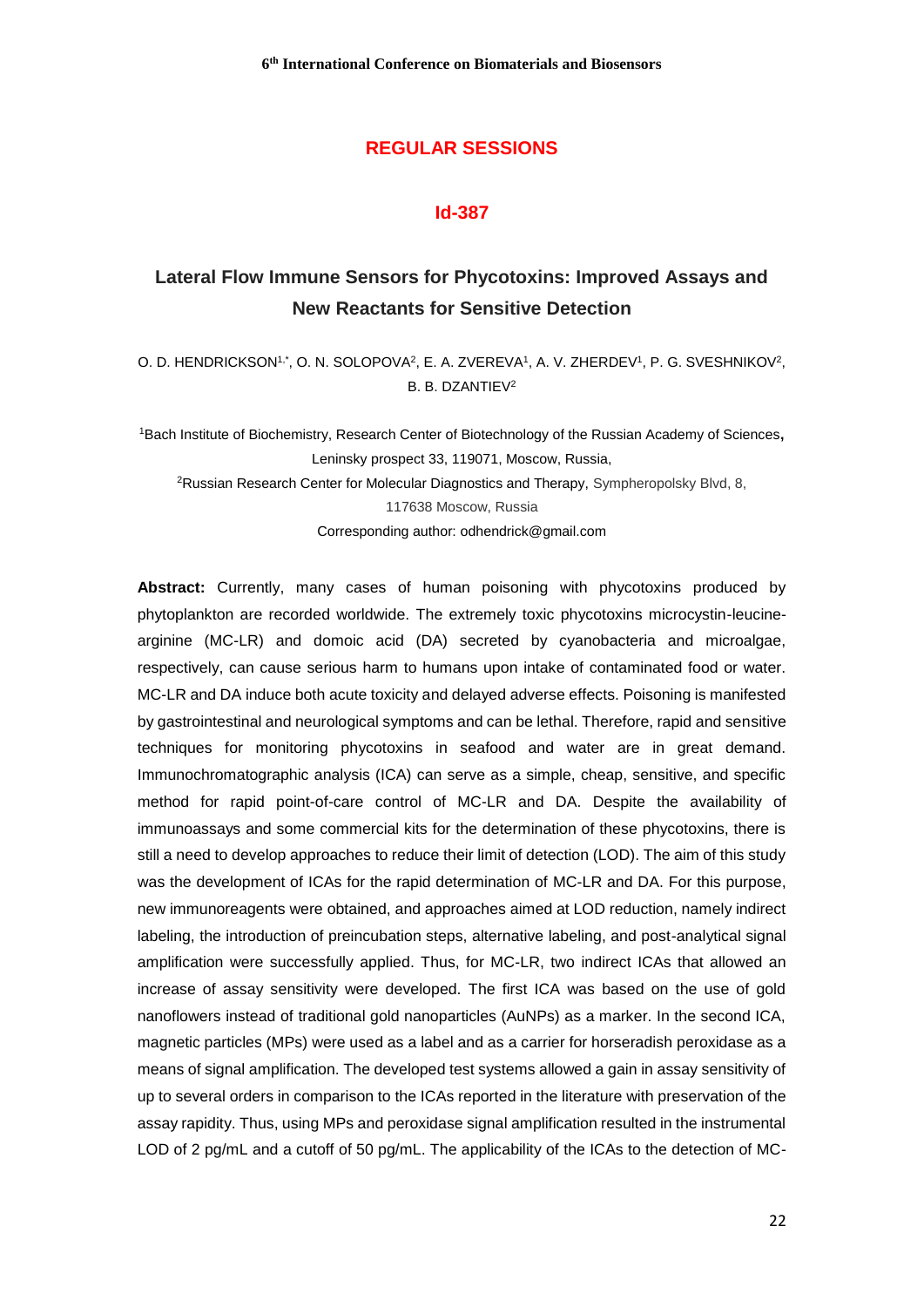LR in fish and seafood with recoveries of 71–115% was demonstrated. For DA, nine clones of DA-specific monoclonal antibodies (MABs) were produced in Balb/c mice. The obtained MABs were characterized by the enzyme-linked immunosorbent assay, and the clone having the highest affinity to DA was selected for the development of the ICA. The ICA was performed in the direct competitive format based on the introduction of the marker to anti-DA antibodies. As a label, AuNPs were obtained and conjugated with MABs by physical absorption. The ICA was characterized by the instrumental LOD of 0.6 ng/mL and cutoff of 100 ng/mL. The assay duration was 15 min. The developed ICA was tested for the determination of DA in spiked water samples. As a result, it was shown that the ICA allowed the detection of 80–120% of DA in tap and sea water, which confirmed its effectiveness for phycotoxin determination in water samples. The solutions proposed in the study allow for the formation of promising bioanalytical platforms for the monitoring of phycotoxins, including multianalytical test systems for quantitative analysis in water and food matrices. The study was financially supported by the Russian Science Foundation (project 20-43-07001).

**Keywords:** Phycotoxins, Microcystin-LR, Domoic Acid, İmmunochromatographic Analysis, Food Safety.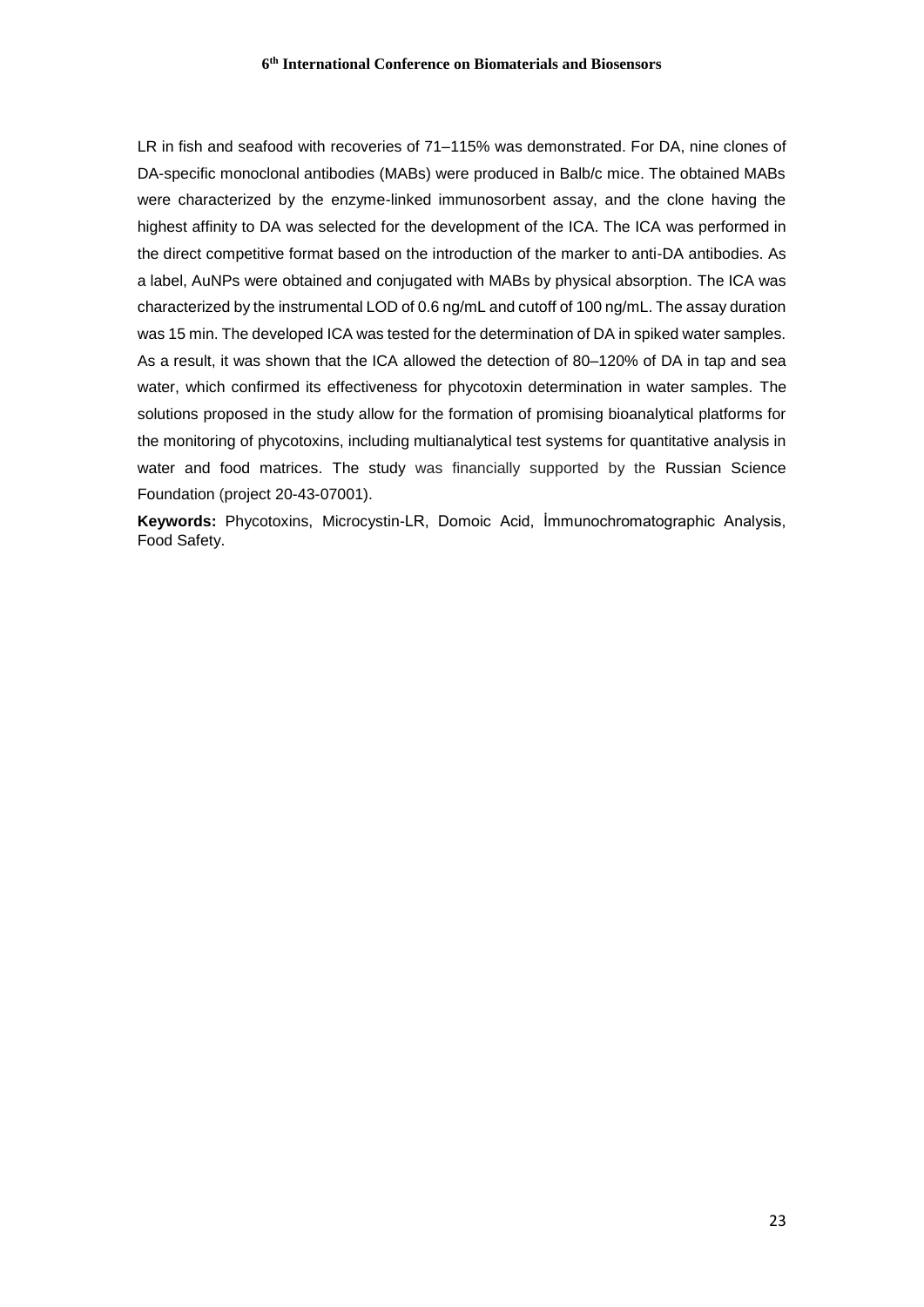#### **Id-358**

# **Hydrogen Production Using Selective Serotonin Reuptake Inhibitors in Microbial Electrolysis Cells**

D. AKAGUNDUZ<sup>1</sup>, R. E. CEBECIOGLU<sup>1</sup>, H. BERMEK<sup>2</sup>, M. OZDEMIR<sup>1</sup>, F. OZEN<sup>1</sup>, N. TARHAN<sup>1</sup>, T. CATAL1,\*

> <sup>1</sup>Uskudar University, Turkey 2 Istanbul Technical University, Turkey Corresponding author: tunc.catal@uskudar.edu.tr

**Abstract:** Microbial electrolysis cells (MECs) are electrochemical reactors that produce fuel hydrogen by metabolizing organic substrates available in wastewaters or biomass. Therefore, MECs were shown to be promising for small but sustainable fuel generation, biosensor development, with the added value of wastewater treatment/biological removal of environmental pollutants. Selective serotonin reuptake inhibitors (SSRIs) are a group of drugs commonly used in treatment of various disorders including depression. SSRIs drugs disposed off into public wastewaters cause biological accumulation in the long term, thus, damage to the ecosystems. In this study, hydrogen production along with methane and carbondioxide generation was analyzed using paroxetine, venlafaxine and o-desmethylvenlafaxine as substrates in single chamber MECs. MECs were inoculated with a mixed microbial culture enriched from local wastewater treatment plant using sodium acetate as the sole carbon source. Following the observation of successful hydrogen production, fate of SSRI drugs were examined in MECs. SSRIs were examined as combinations of all three drugs at 2000 ng/mL and 500 ng/mL concentrations, respectively. In the beginning of MEC operations using 2000 ng/mL of SSRI mixture, no hydrogen and methane, but carbondioxide was detected. When the concentration of the drug mixture were decreased to 500 ng/mL, hydrogen production along with methane production was observed via gas chromatography. Removal of SSRIs during MEC operation was also analyzed using liquid chromatography coupled with tandem mass spectrometry (LC-MS/MS). These results showed that MECs could offer an alternative treatment method of wastewaters containing SSRI metabolites, with the added value of fuel hydrogen generation. **Keywords**: Hydrogen, Microbial electrolysis cell, SSRI.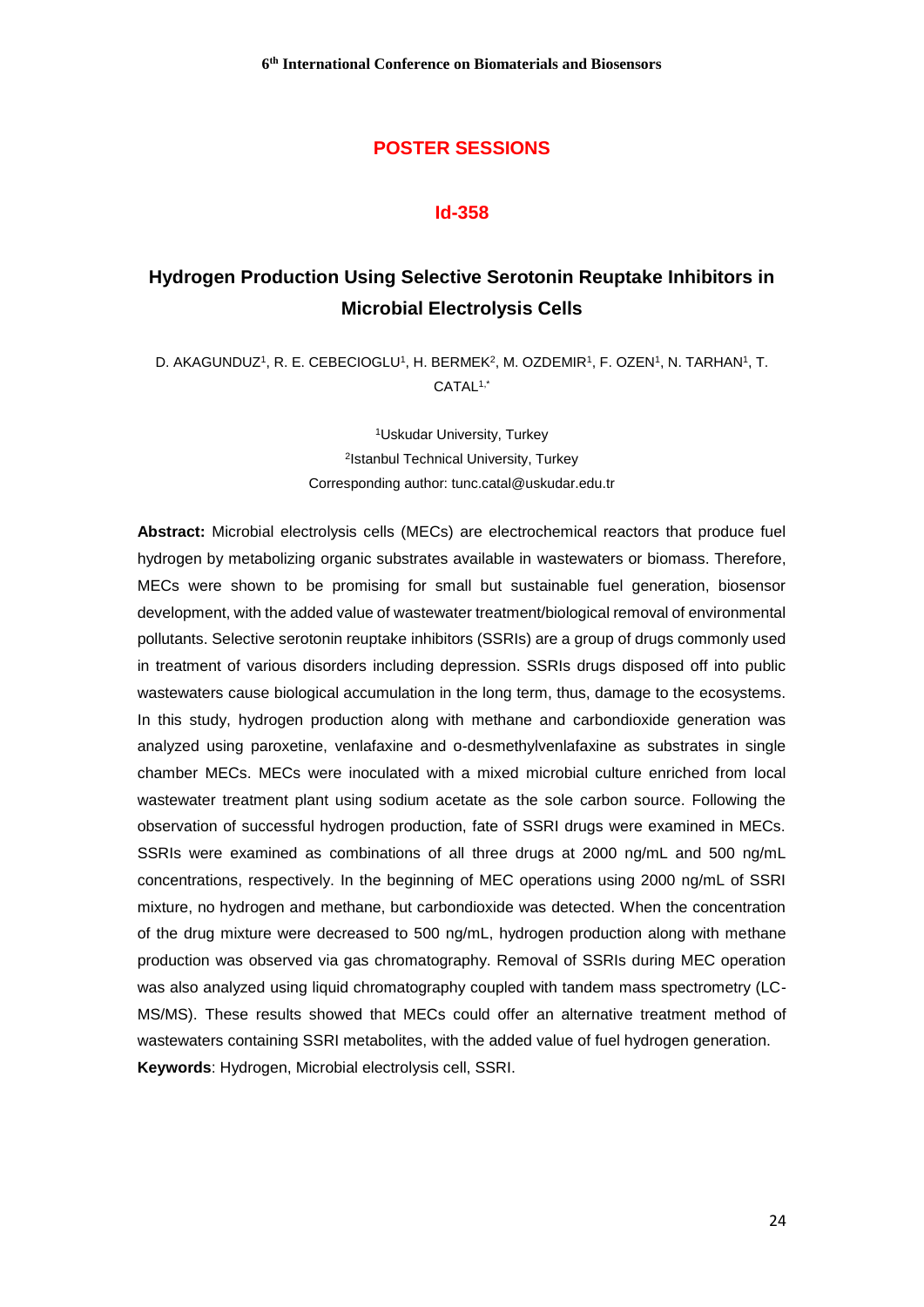#### **Id-369**

#### **Saccharide Interactions with Glucose-Binding Proteins**

M. TRZASKOWSKI<sup>1,\*</sup>, T. CIACH<sup>2</sup>

<sup>1</sup>Centre for Advanced Materials and Technologies, CEZAMAT, Warsaw University of Technology, Poleczki 19, 02-822 Warsaw, Poland <sup>2</sup>Faculty of Chemical and Process Engineering, Warsaw University of Technology, Warynskiego 1, 00- 645 Warsaw, Poland Corresponding author: maciej.trzaskowski@pw.edu.pl

**Abstract:** The aim of this study is to investigate the process of attachment of saccharide particles differing in degree of complexity to cell receptors responsible for transport of glucose across cell membrane (GLUT proteins). This phenomenon is currently taken into consideration when designing modern medicines, e.g. peptide drugs to which glucose residues are being attached thus enabling drugs to cross the barrier of cell membranes and to act in the inside of cells. The study is meant to help to understand the process of assimilation of polysaccharide nanoparticles by tumor cells. The main question about it is what is the size limitation of a particle that can be transported this way and how does the size of attached saccharide affect the efficiency of the process of binding molecules with GLUT proteins. The interactions between different analytical standard grade saccharides (oligosaccharides and polysaccharides) were measured with the use of two SPR systems using different sensing chis that were modified with several types of GLUT proteins. We obtained sensograms of different saccharides interacting with GLUT proteins which can be compared. This work has been supported by the National Science Centre, Poland, project registration number: 2017/25/N/ST8/01027.

**Keywords:** Surface Plasmon Resonance, Drug Delivery Systems, Drug-Cell İnteractions.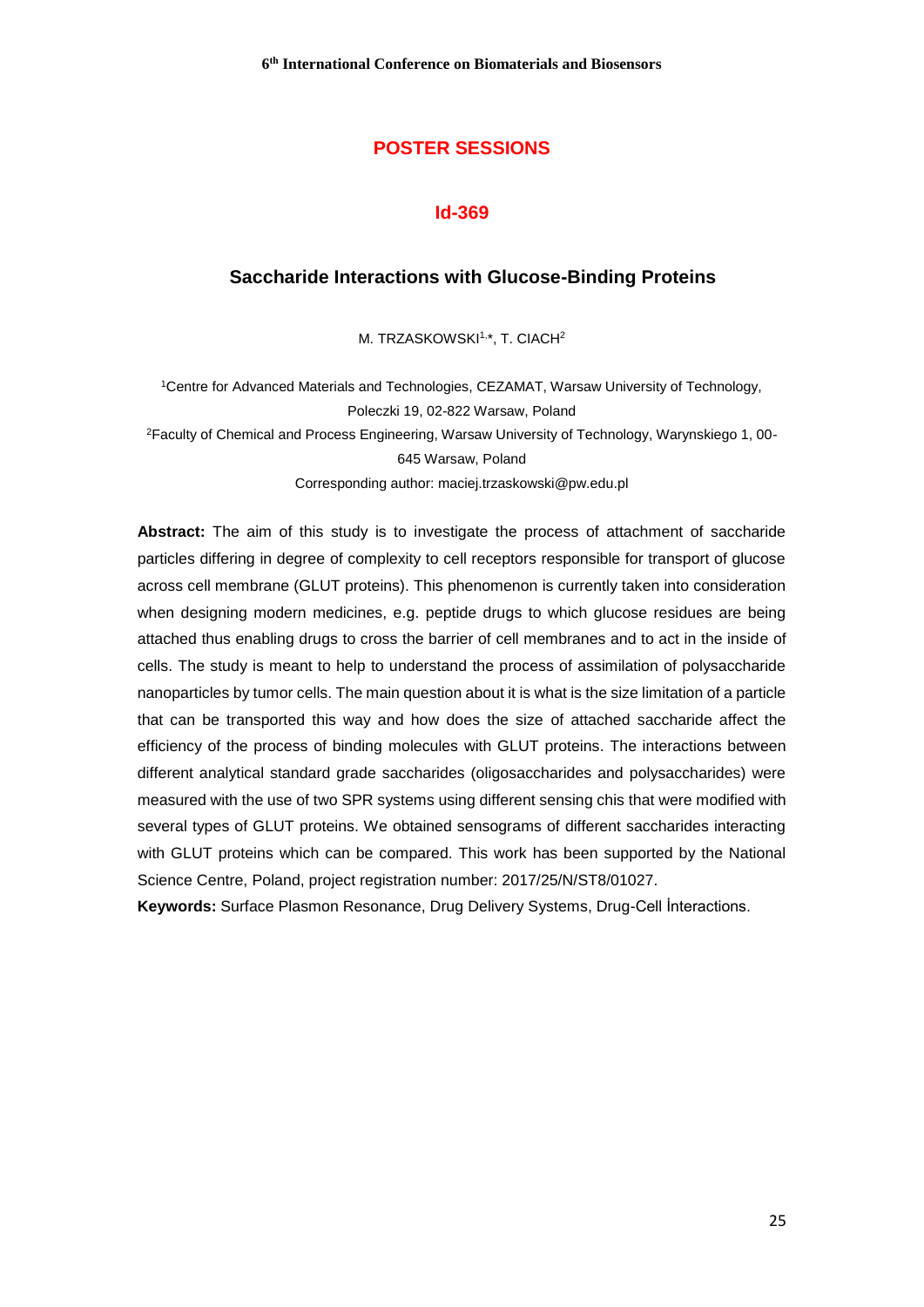#### **Id-378**

# **For Rapid Determination of Target Bacterium by Using Magnetic Preconcentration of Samples an Adaptable Approach for QCM System**

G. BAYRAMOĞLU1,2\*, İ. AÇIKGOZ ERKAYA<sup>3</sup>

<sup>1</sup>Biochemical Processing and Biomaterial Research Laboratory, Gazi University, Ankara 06500, Turkey <sup>2</sup>Department of Chemistry, Faculty of Sciences, Gazi University, Ankara 06500, Turkey <sup>3</sup>Department of Environmental Science, Faculty of Engineering and Architecture, Ahi Evran University Kırşehir, Turkey Corresponding author: g\_bayramoglu@hotmail.com

**Abstract:** Magnetic nanoparticles are of great interest to researchers due to the multitude of application areas (such as biotechnology, pharmaceutical industry, magnetic recording devices). Magnetic nanoparticles make their application areas very convenient with 10–20 nm particle distribution. In the aforementioned size-size range, each particle becomes a single domain and exhibits super-paramagnetic properties. Magnetic nanoparticles are used as adsorbents after fictionalization with various functional groups in magnetic separation processes in the field of biotechnology, for the purification of proteins and other biomolecules. The functionalized magnetic particles can be adapted to a sensor unit and the main advantage is that it is possible to separate them magnetically from the medium in a fast and simple way for subsequent detection of the target analyte. Magnetic pre-concentration of target analytes is capturing low concentrations of target analytes from real samples onto a large surface area of magnetic particles, as a result, the analyte molecules are concentrated in small geometric areas to enable sensitive detection. Pre-concentration of the target analyte is realized to minimize the effect of interference from coexisting irrelevant molecules in sample matrices, which has been explored. In addition, the use of an external magnetic field to selectively attract desired target analytes attached to magnetic conjugates onto the sensor surface is another strategy. In this study, a magnetic nanoparticle system was constructed and used for a pre-concentration system. The double-layer polymer was formed on the surface of the magnetic Fe3O4 nanoparticles, which were prepared in an easy and inexpensive way. In the dopamine solution, Fe3O4 nanoparticles is form a layer of poly(dopamine) (PDA) on the surface with a selfpolymerizing method without the need for any activation agent. Similarly, the second layer of polymeric diaminopolyethylene glycol (DAPEG) on the surface of the Fe3O4@PDA nanoparticle can automatically bind to poly(dopamine) coated surfaces without the need for any activation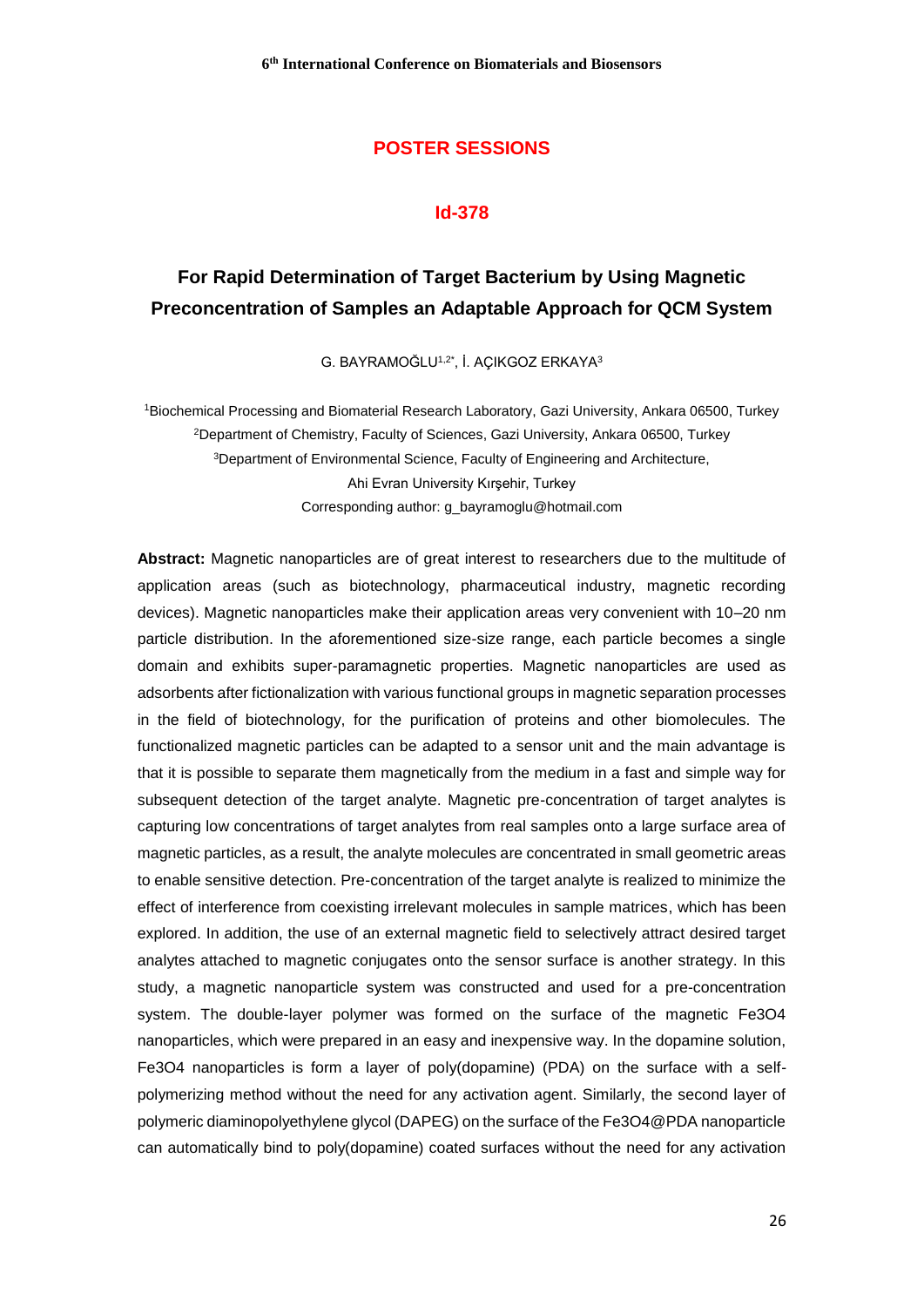agents. The prepared nanoparticle surface was activated with glutaraldehyde for covalently binding of *L. monocytogenes* specific aptamer ligand to the Fe3O4@PDA (DAPEG) nanoparticle surface. On the surface of the QCM sensor and the newly designed Fe3O4@PDA@ DAPEG nanoparticles, the DAPEG layer coated as the second layer was intended to increase the hydrophilicity of the surface of the nanoparticle and reduce non-specific relationships with the environment of the aptamer. Following pre-enrichment of target bacteria with the MP@PDA-DAPEG-Apt particles, and the obtained eluent from the magnetic system was injected flow cell of the QCM sensor for real-time determination of *L. monocytogenes* from the samples. This study was funded by the Scientific and Technological Research Council of Turkey (TUBITAK) ARDEB 1001 Grant No 119Z886.

**Keywords:** Rapid Determination, Magnetic Preconcentration.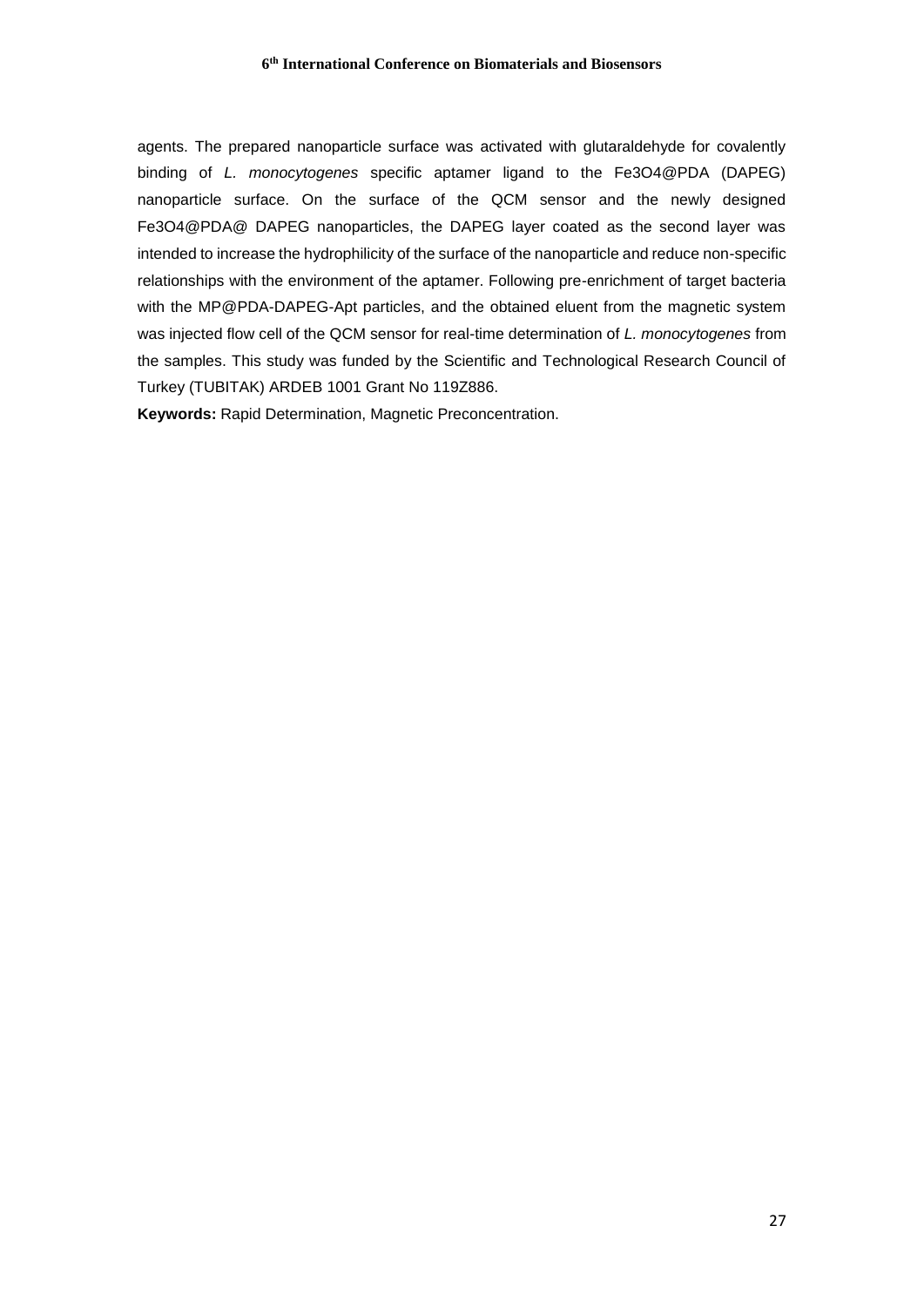#### **Id-393**

# **Label-free DNA Biosensor Based on Reduced Graphene Oxide Functionalized by Diazonium Chemistry**

E. A. CHITICARU<sup>1</sup>, L. PILAN<sup>2</sup>, M. IONIȚĂ<sup>1,3,\*</sup>

<sup>1</sup>Faculty of Medical Engineering, University Politehnica of Bucharest, Gh Polizu 1-7, 011061, Bucharest, Romania

<sup>2</sup>Department of Inorganic Chemistry, Physical Chemistry and Electrochemistry, University Politehnica of Bucharest, 1-7, Polizu St., 011061 Bucharest, Romania

<sup>3</sup>Advanced Polymer Materials Group, University Politehnica of Bucharest, Gh Polizu 1-7, 011061,

Bucharest, Romania

Corresponding author: mariana.ionita@polimi.it

**Abstract:** The development of DNA biosensors has attracted increasing attention in the biomedical field in connection with research efforts directed at gene analysis, the detection of genetic disorders, tissue matching, and potency assays. To fulfill the need of a sensitive, lowcost, and miniaturized DNA biosensor we propose an electrochemical detection platform based on reduced graphene oxide (RGO) functionalized via diazonium chemistry. In this study, commercial screen printed carbon electrodes (SPCEs) were used as the basis of our platform and were modified with graphene oxide that was electrochemically reduced (RGO/SPCE). Covalent functionalization of RGO/SPCEs was achieved by electrochemical reduction of in situ generated 4-carboxyphenil diazonium salt, which led to the electrografting of aryl-carboxyl groups on RGO surface (RGO/Ar-COOH/SPCE). Moreover, amino-modified single-stranded DNA probe was immobilized on the functionalized electrode by covalent bonding after increasing through carbodiimide chemistry the reactivity of the functional groups grafted on RGO/SPCEs. Finally, the electrodes were incubated with complementary DNA target to achieve the hybridization between the two single-stranded biomolecules. Structural characterization of SPCEs after each modification was performed by Raman spectroscopy, while the electrochemical properties of the electrodes were investigated by cyclic voltammetry and electrochemical impedance spectroscopy, carried out in 0.1 M KCl solution containing  $[Fe(CN)<sub>6</sub>]$ <sup>3-</sup>/[Fe(CN)<sub>6</sub>]<sup>4-</sup> redox pair (1:1). The basis of hybridization detection relies on changes in the electrochemical signal produced by the binding of target DNA to the aptamer. Electrochemical measurements show a sensitive loss in electrical conductivity after immobilization of DNA probe on the graphene-based platform. Hybridization with DNA target is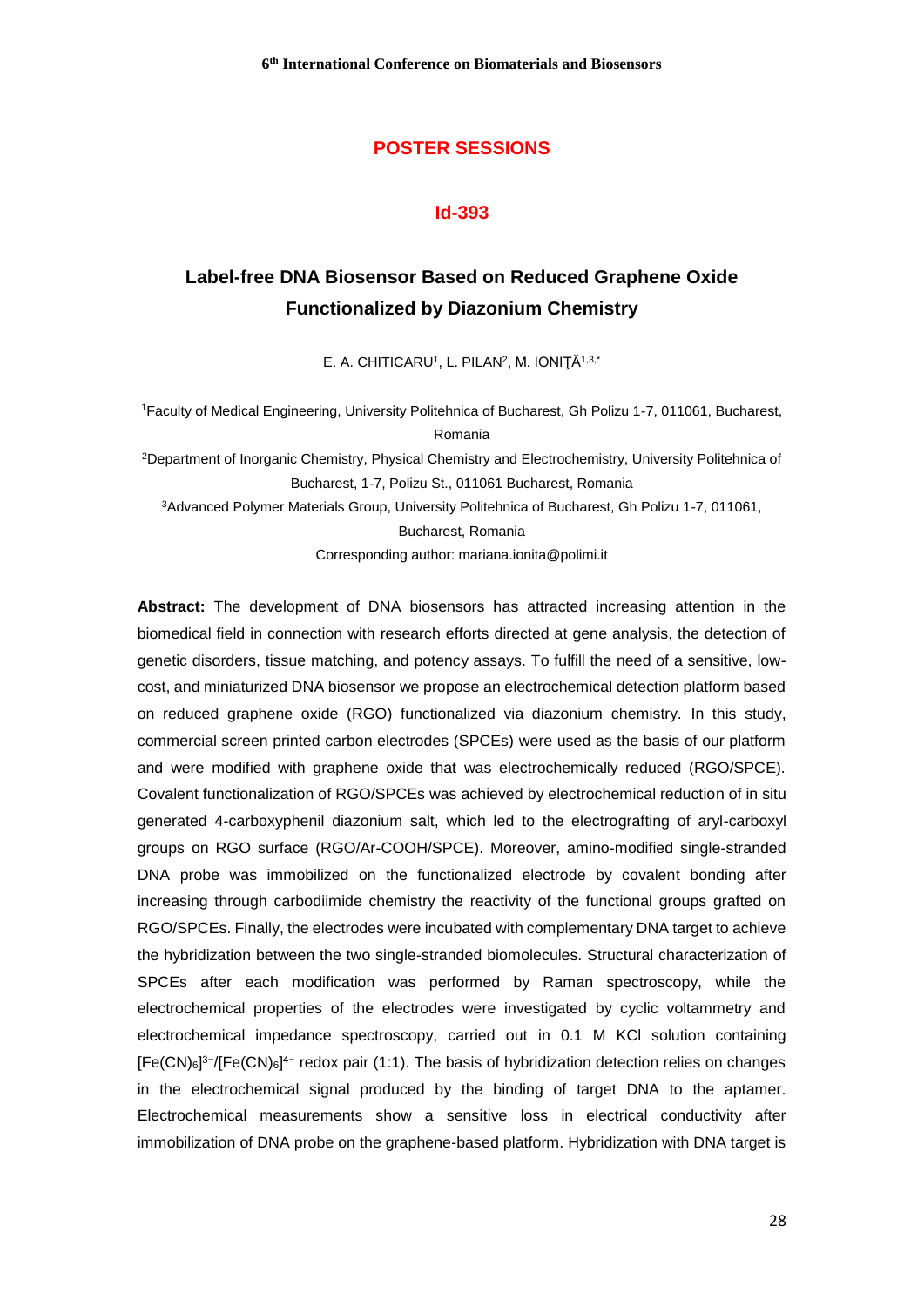detected by a decrease of Rct explained by a less negative charge density of the functionalized electrode facilitated by the diffusion of the negative  $[Fe(CN)_6]^{3-/4}$  redox couple to the electrode surface. This work was supported by a grant of the Ministry of Research and Innovation, Operational Program Competitiveness Axis 1 - Section E, Program co-financed from European Regional Development Fund "Investments for your future" under the project number 154/25.11.2016, P\_37\_221/2015.

**Keywords**: DNA Hybridization, Biosensor, Electrochemistry, Reduced Graphene Oxide, Diazonium Chemistry**.**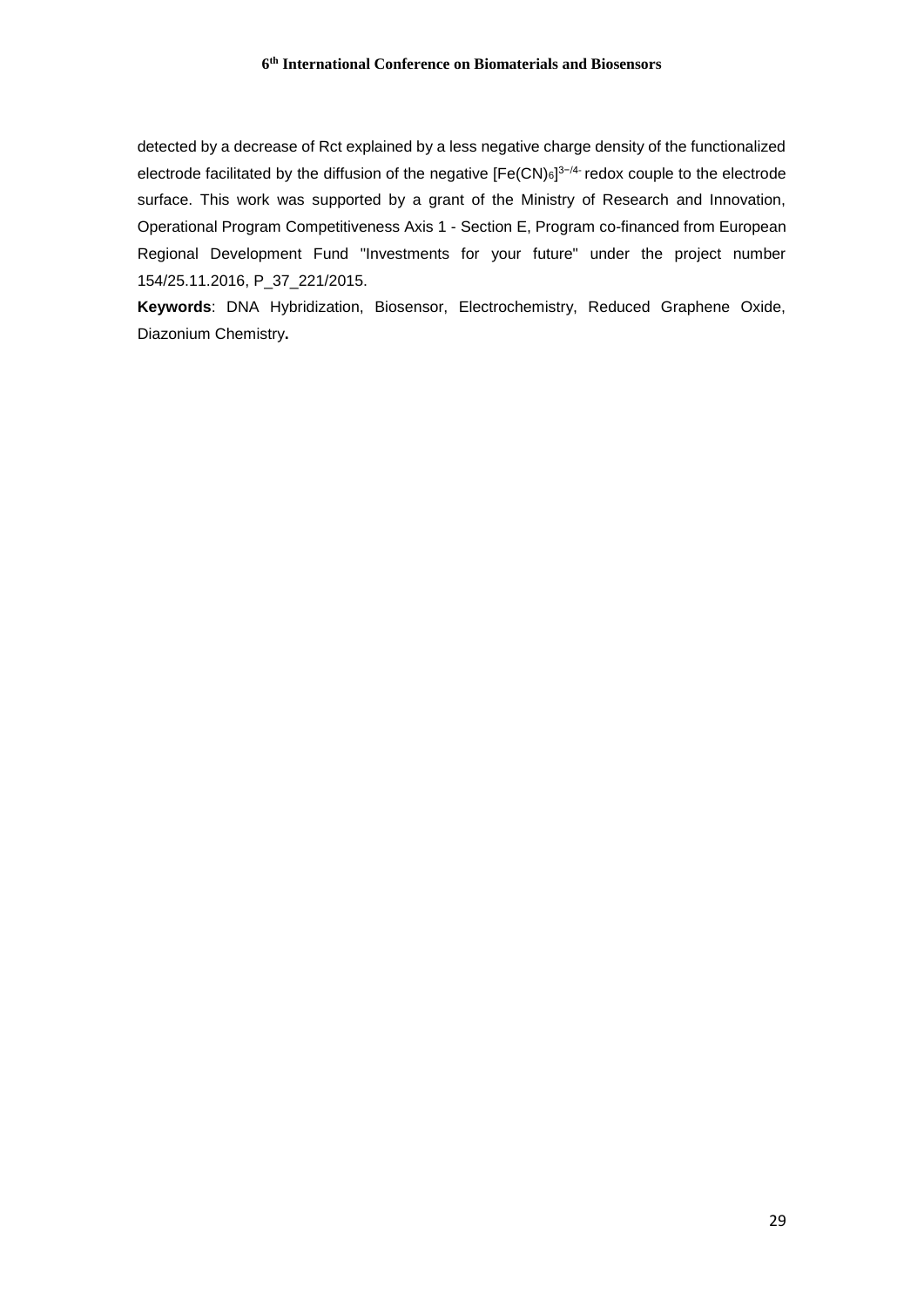#### **Id-395**

# **Development of a Lateral Flow Biosensor Using Gold Nanoparticle Conjugated Antibodies for Point-of-care Detection of Uropathogenic Escherichia Coli**

C. KARAKUS\*, E. SARAC, H. KARABOGA YURDAGUR

Nanomed Diagnostic Biotechnology R&D Ltd. Co., Acıbadem University, Kayisdagi St., Atasehir, Istanbul, Turkey Corresponding author: cebrail4u@gmail.com

**Abstract:** Urinary tract infections (UTIs) are among the most common bacterial infections. About 60% of women at all ages and 12% of men suffer from at least one episode of UTI within their lifetime, about 25% of women exposed to recurrent UTI. Uropathogenic bacteria invading the bladder epithelial cells avoid from antibiotics and immune system. Therefore, they infect host cells repeatedly (recurrent UTI) and acquire resistant to broad-spectrum antibiotics. Among the bacteria causing UTIs, Uropathogenic *Escherichia coli* (UPEC) is the most prevalent bacterium (up to 90%). The detection of the UPEC usually relies on bacterial culture of urine sample. Therefore, a cost-effective and non-laborious lateral flow biosensor (LFB) will be strictly useful for the detection of UPEC more rapidly, sensitively and specifically without waiting a few days for growth of bacteria on solid media. It doesn't require complicated equipments and technical expertise that are critical parameters for point-of-care, and have long shelf life at room temperature. To the best of our knowledge, no such test is being reported or commercially available. Our objective is to develop a LFB based on antibodies conjugated on gold nanoparticles for rapid, inexpensive and easy detection of UPEC in urine samples of symptomatic subjects with UTIs. A proprietary recombinant protein was produced by cloning a gene of *E. coli* and then rabbit polyclonal antibody was generated against the recombinant protein. The antibody was conjugated to gold nanoparticles and placed into conjugate pad. Unconjugated antibodies and anti-rabbit IgG antibodies were immobilized on membrane as test line and control line, respectively. Analytical sensitivity of the LFB was determined by testing the recombinant protein. The addition of a sample drop onto the sample pad led to a lateral flow of the sample fluid containing antigens toward the conjugate pad where it bound to the antibody coated on gold nanoparticles. The complex then flowed to the membrane where it bound to the immobilized antibody on the test line and resulted in a red color. The flow of the sample fluid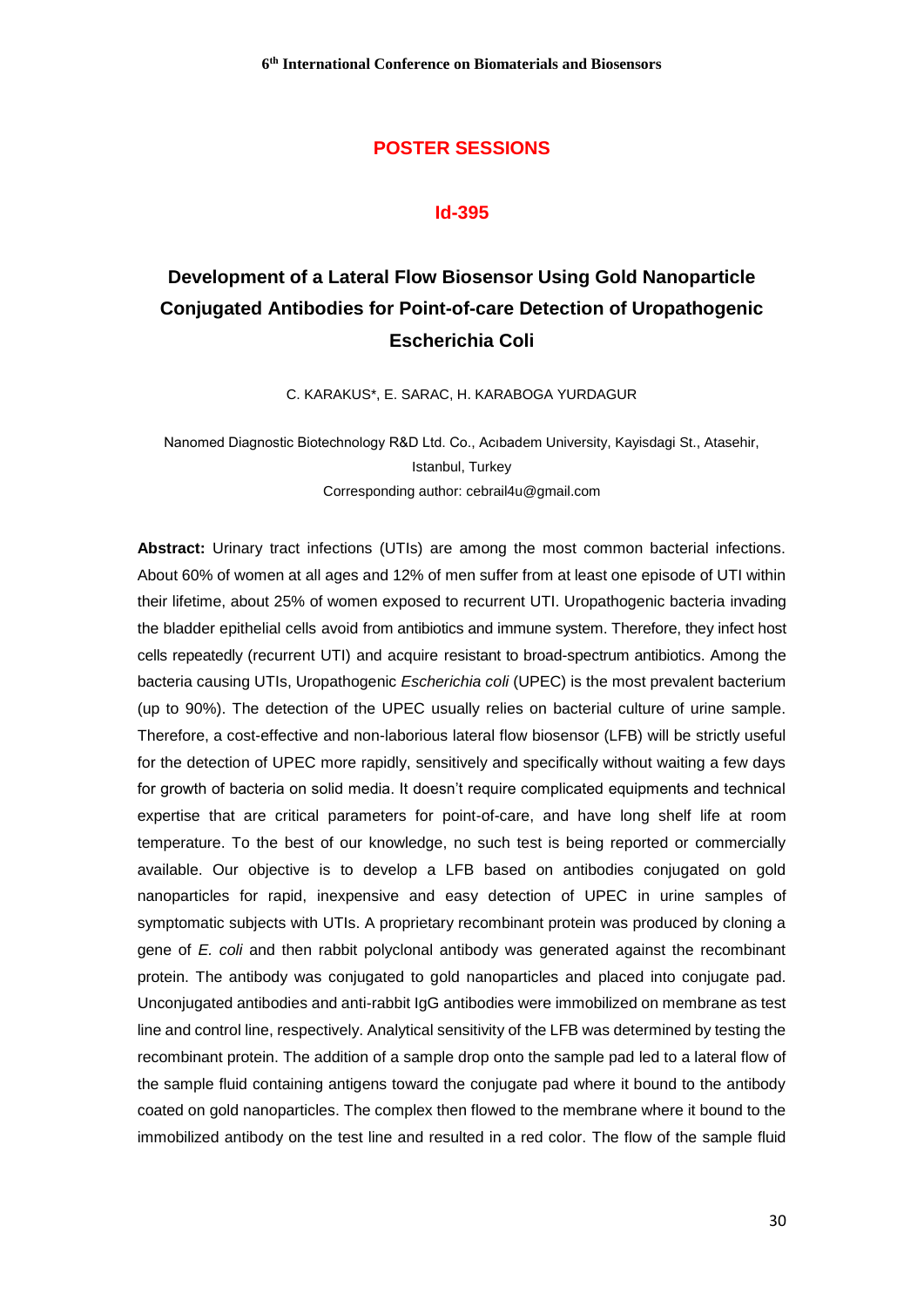continued toward the control line where the remaining antibody coated gold nanoparticles bound to the immobilized anti-rabbit IgG antibodies and gave a red color for each test, an indicator for a proper function of the test strip. Absorbent pad at the end of the strip sucked the fluid through the membrane to ensure a continuous flow and thus maintained a clear background. Results were observed by the naked eye within 5 min and the lower detection limit was 10 ng. In addition, lysates of *E. coli* and closely related microorganisms were evaluated with the LFB. No crossreaction was observed. The proposed biosensor will provide a good aid in routine diagnosis of UTI caused by UPEC. Such a diagnostic approach with improved performance characteristics will allow for more accurate selection of therapy and an overall reduction in antibiotic use. Hereby, it will prevent antibiotic resistance, recurrent UTI, progression of disease and great health expenses. This study was supported by The Scientific and Technological Research Council of Turkey (TUBITAK) (Project Number: 318S049).

**Keywords:** Lateral Flow Biosensor, Antibody, Uropathogenic Escherichia Coli, Urinary Tract İnfections.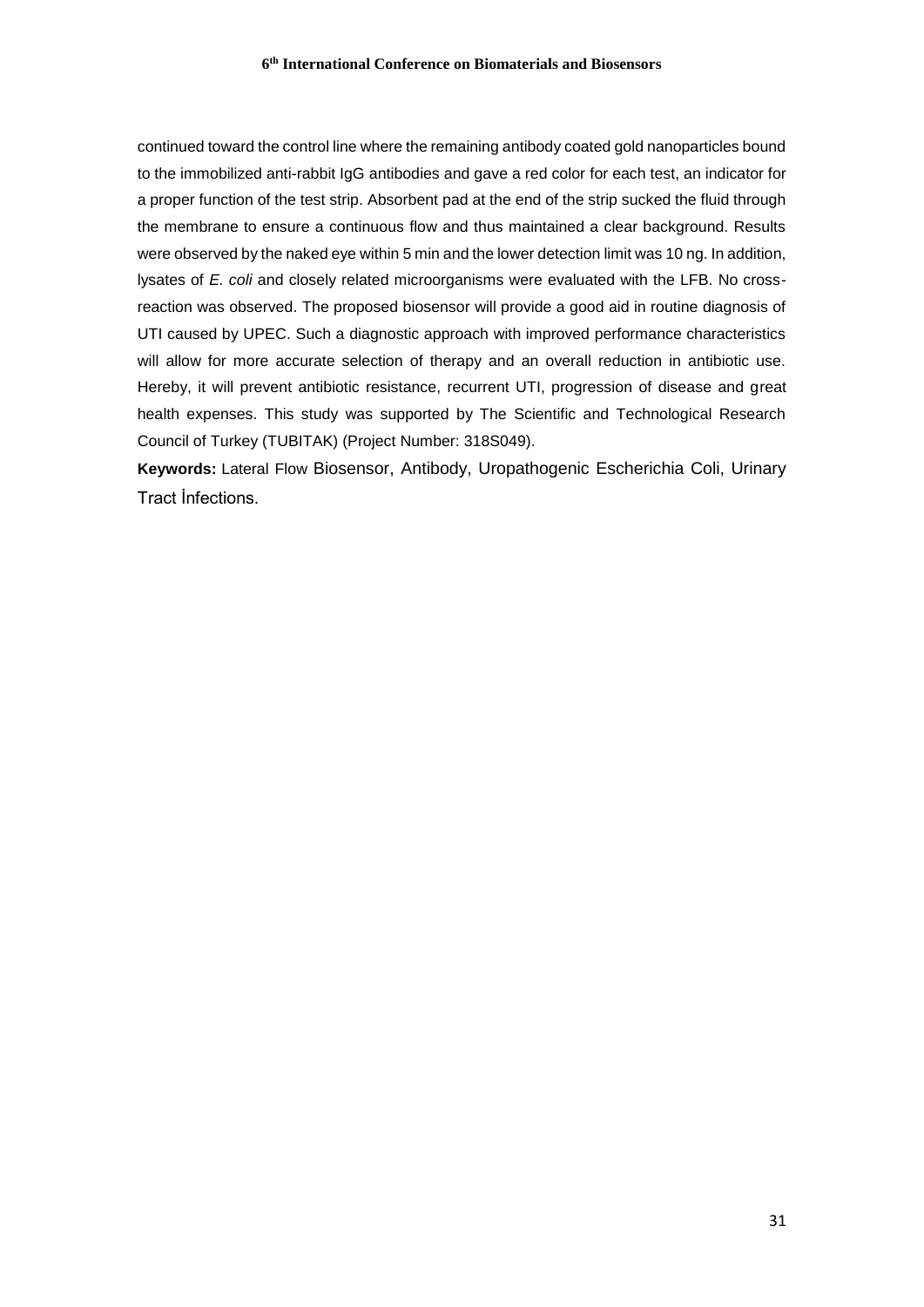# **ALL SUBMISSIONS & TOPICS**

| <b>Topic</b>                                           | <b>Submission</b>                                  |
|--------------------------------------------------------|----------------------------------------------------|
| <b>Advanced Functional</b><br><b>Materials</b>         | 377 - Bimetallic Based Nanostructures for          |
|                                                        | <b>Electrochemical Sensing Applications</b>        |
| <b>Bio-Nanomaterials and</b><br>Nanotechnology         | 378 - For Rapid Determination of Target            |
|                                                        | Bacterium by Using Magnetic Preconcentration of    |
|                                                        | Samples an Adaptable Approach for QCM System       |
|                                                        | 327 - Ectopic Ostegenesis of Bioinspired           |
| <b>Biological Response to</b><br><b>Nanomaterials</b>  | Composite Scaffold with Graphene Oxide Filling     |
|                                                        | and Hydroxyapatite Gradient Density                |
|                                                        | 334 - Thin Films of Oxides Grown by ALD - New      |
| <b>Materials for Biomedical</b><br><b>Applications</b> | Bio and Medical Applications                       |
|                                                        | 384 - Nanotextured Films Encapsulating             |
|                                                        | Doxorubicin Hydrochloride for Cancer Treatment     |
| <b>Tissue Engineering</b>                              | 381 - Cell-Friendly Hydrogel Fiber Fabrication for |
|                                                        | <b>Biomedical Applications</b>                     |
|                                                        | 382 - Chemical Nano Biosensors Based on Novel      |
|                                                        | Phenomena in Langmuir and Langmuir-Blodgett        |
|                                                        | Films from a Lipids and Phospholipids              |
|                                                        | 393 - Label-Free DNA Biosensor Based on            |
| <b>Biosensors</b>                                      | Reduced Graphene Oxide Functionalized by           |
|                                                        | Diazonium Chemistry                                |
|                                                        | 400 - Self-Assembly of Amphiphilic Triblock        |
|                                                        | Copolymers into Versatile Sensing Platforms Using  |
|                                                        | a Microfluidic Approach                            |
|                                                        | 391 - Electrochemical Biotransducers for Label-    |
| <b>Enzymes</b>                                         | Free Analysis of Biomolecules: From Proof of       |
|                                                        | Concept to Medical Applications                    |
| <b>Antibodies</b>                                      | 387 - Lateral Flow Immune Sensors for              |
|                                                        | Phycotoxins: Improved Assays and New Reactants     |
|                                                        | for Sensitive Detection                            |
|                                                        |                                                    |